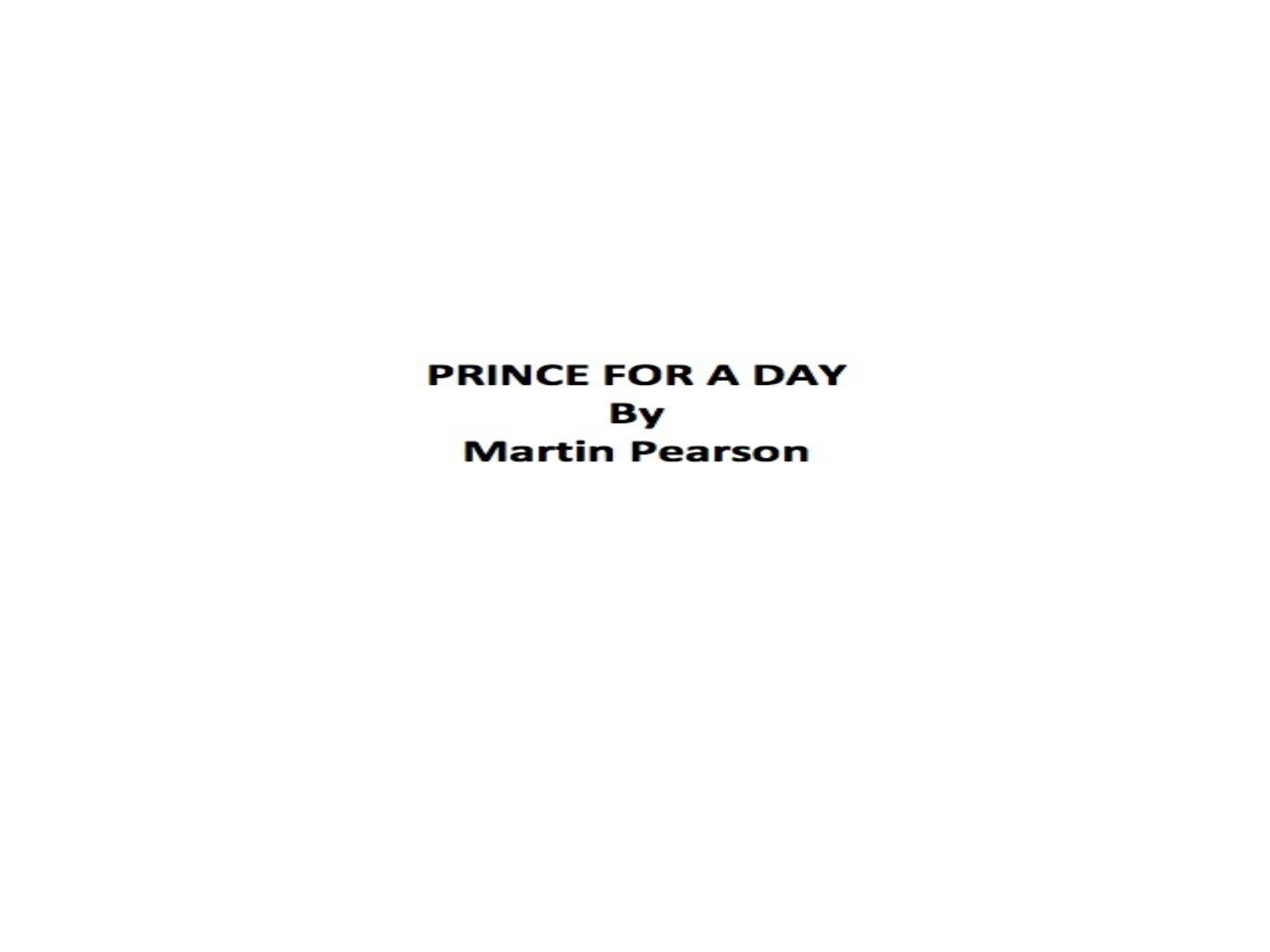## PRINCE FOR A DAY By Martin Pearson

In 1996, I'd just moved from London to Los Angeles and was eking out a living as a freelance music writer, pounding out articles on a laptop as thick as a phonebook for specialist music magazines and anyone else who'd pay me a few pennies per word who'd pay me a few pennies per word. I was barely earning rent, but I was living my version of the California dream – even if I was driving a \$500 car with a paint job that screamed 'penniless writer'.

And then the phone rang.

On the line was the editor of a small magazine I had written for a few times. He claimed to have an interview booked with none other than Prince, the multi-talented legend who had been in nearseclusion for the last few years at his famous Paisley Park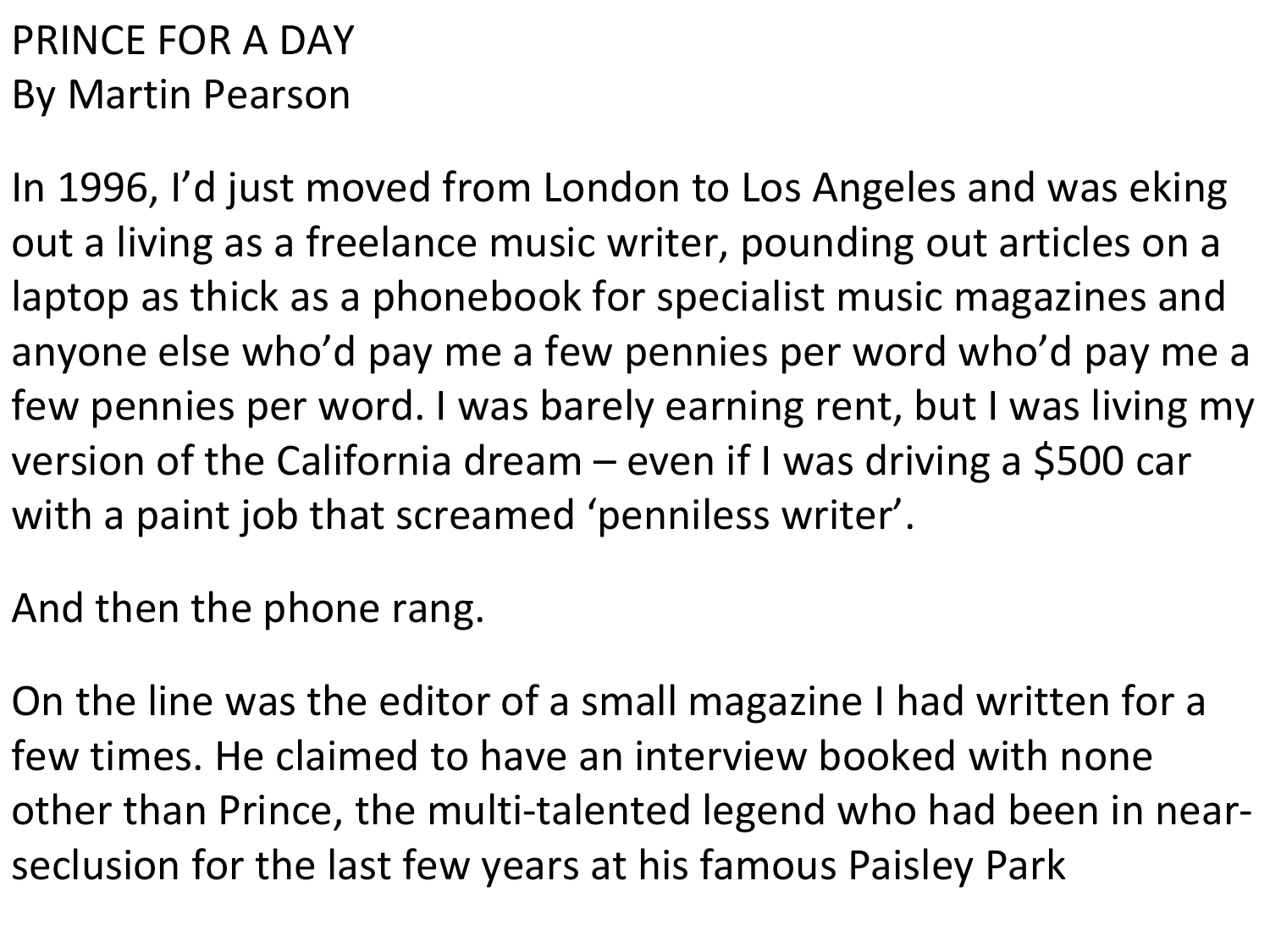compound in Minneapolis. I accepted the assignment  $-$  of course  $$ but I didn't believe it would ever actually happen because the elusive artist was almost as famous for avoiding the press as for his eclectic and never-ending output of memorable music. His Purpleness hadn't given a substantial interview in years.

Prince turned heads when he arrived at a media event, partly because of his star aura…but mostly because he so rarely arrived at all. A quick review of news clips told me a story of journalists being dicked around or just plain stonewalled. For a man whose manic musical output was legendary, his willingness to share other parts of himself had always been painfully lacking. In recent years he'd become a virtual recluse.

Prince was 37-years-old back then. At this point, he'd been at the epicenter of pop for exactly half his life. He'd signed with Warner Brothers in September 1977 for a six-figure deal, unheard of for a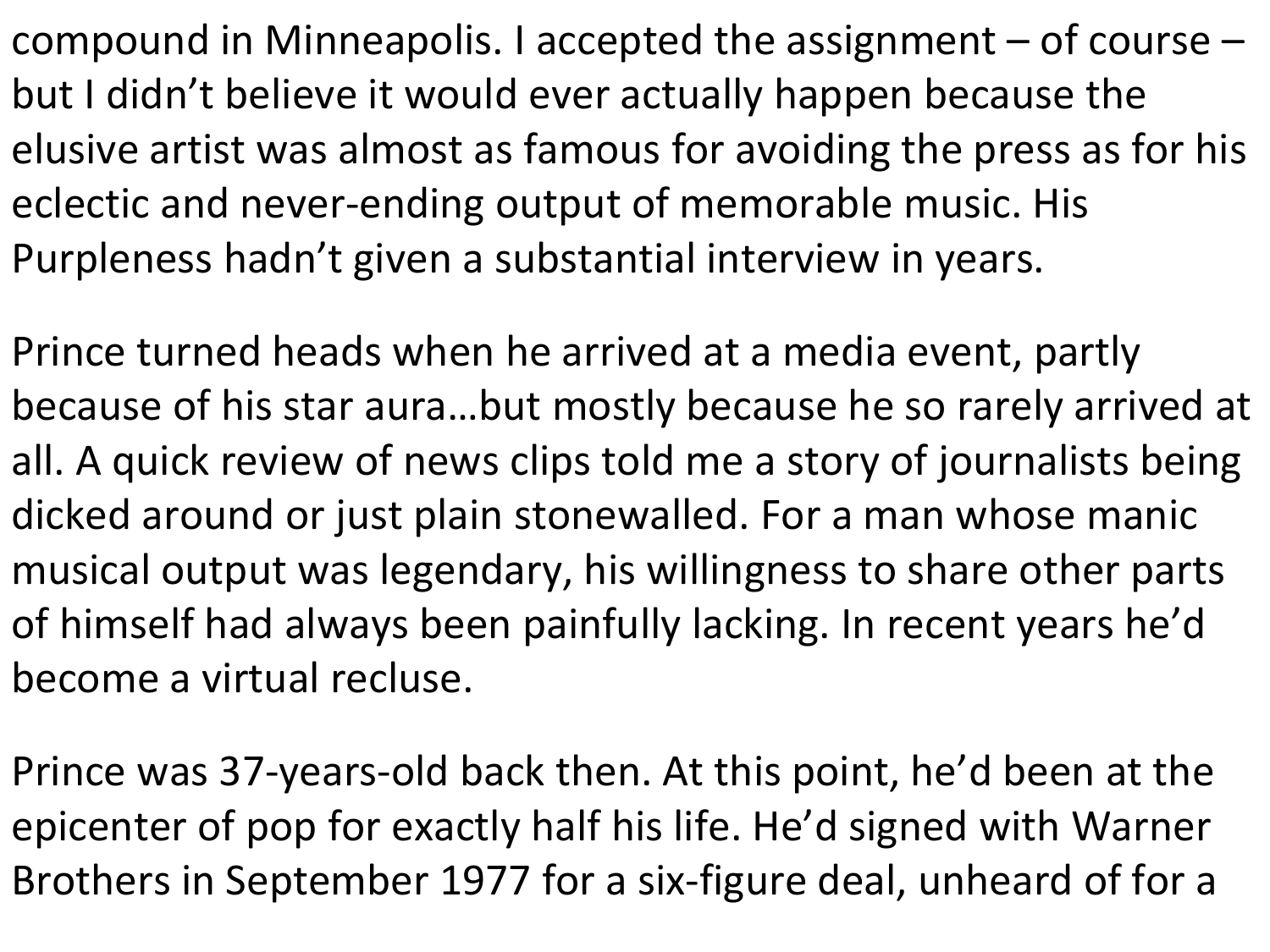then 18-year-old unknown artist. His debut album "For You" was released six months later, and sold close to 100 million records.

It was hard to imagine he was going to break the hermit habit, and even harder to imagine that he'd grant access to a small magazine and a writer that nobody had ever heard of.

Prince's music was an ever-present soundtrack of my youth and I had always been in awe of his talent. But I didn't idolize him in the way I probably should have. If I'm perfectly honest, by 1996 I had started to think of Prince as a hit-maker whose best work was behind him. I'd lost track of his output. He'd been fighting a destructive battle with his record label, Warner Brothers, the company that had bankrolled him as an 18-year-old unknown to global stardom. It had been five years since his last worldwide hit, "Diamond and Pearls". Since then, Prince had released a string of albums, but none of them had produced the kind of iconic hits he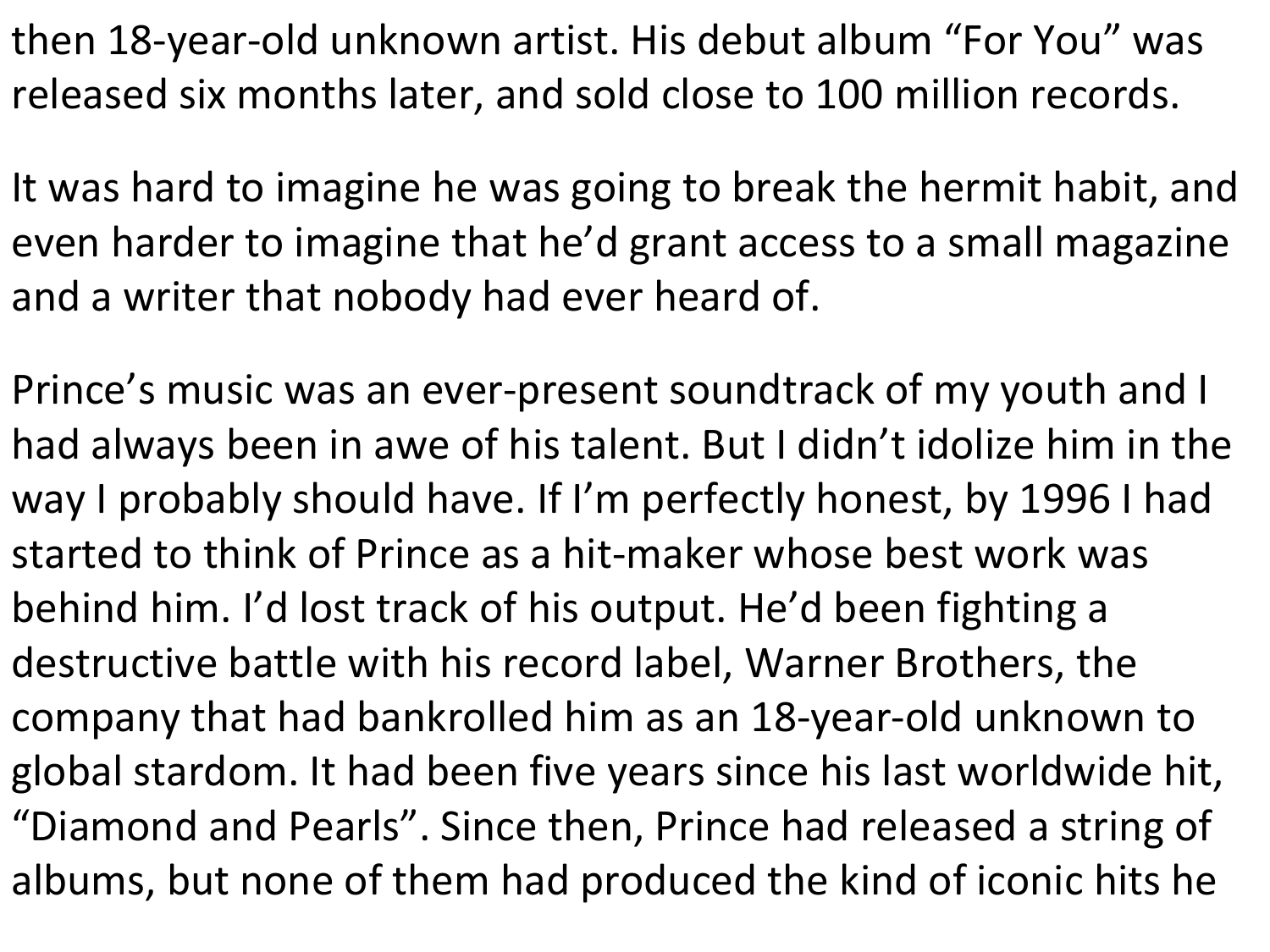had previously pumped out with astounding regularity. He was making music – tons of it – but he didn't seem to care if anyone was listening or not. This, of course, was exactly the opposite of what any right-thinking record company wanted from an artist.

Plummeting record sales from this one-time superstar had Warner executives panicked that the artist was flooding the market by releasing one record after another before they had a chance to milk every cent of profit from every song. Prince blamed the weak sales on a lack of promotion…yet at the same time backed off from interviews, preferring to retreat to the seclusion of the mysterious Paisley Park.

The relationship with Warner reached a breaking point in 1993 when he suddenly announced to the world that he would stop using the name "Prince". He flamboyantly adopted a self-invented symbol as his moniker, setting off something of a collective eye-roll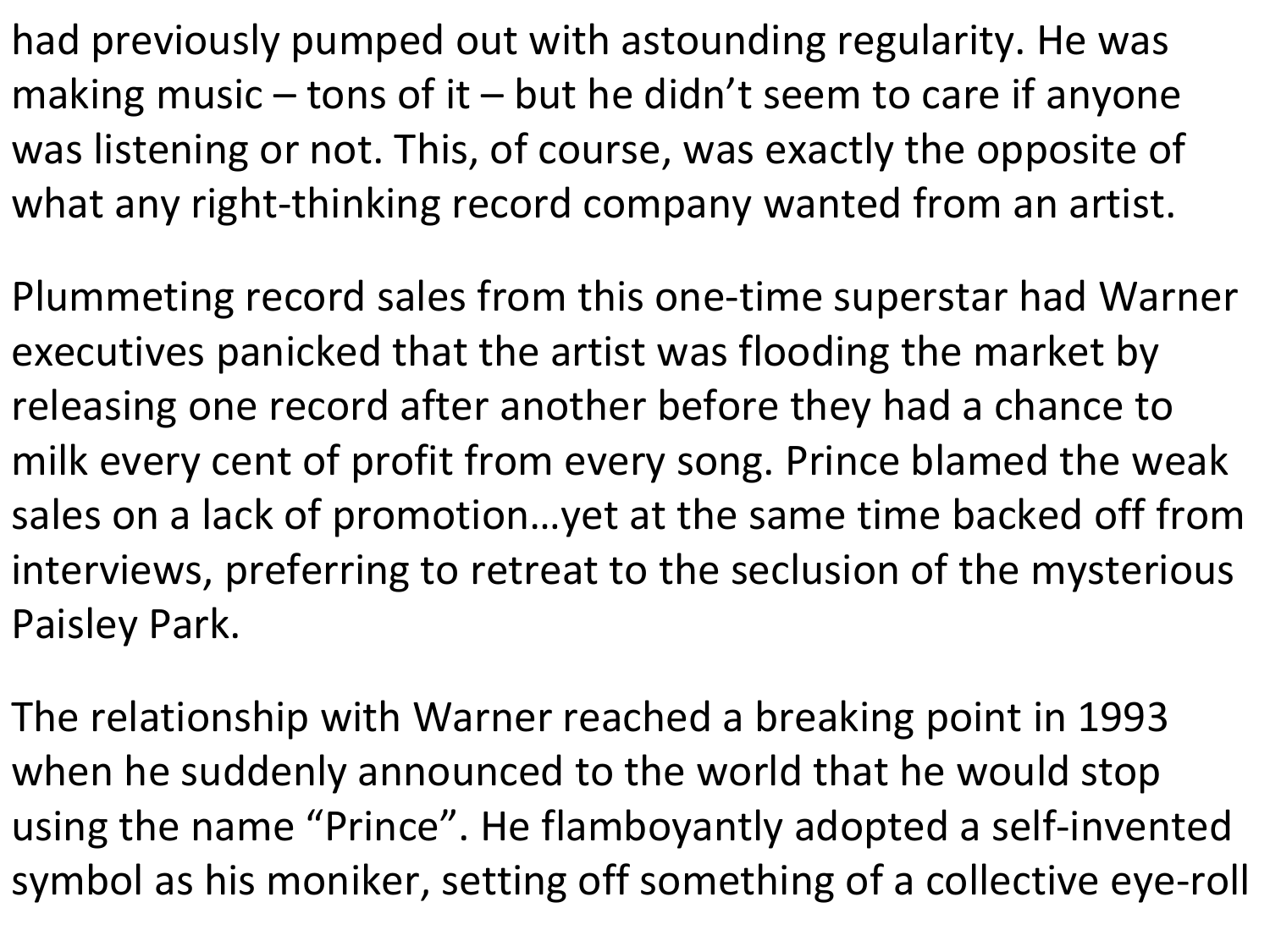from many fans – myself included – not to mention a crisis among typographers. To some, he was now "The Artist Formerly Known as Prince ( "T.A.F.K.P."). Others resorted to keyboard trickery to come up with O(+>." At the time, this mystifying adoption of the nowfamous, unpronounceable, self-invented squiggle, sparked more interest than his music.

Two years later, "The Artist Formerly Known as Prince" officially called it quits with Warner's, slamming the stranglehold of the big record companies over humble, creatively-driven artists such as himself: "The company owns the name 'Prince' and all related music marketed under 'Prince'. I became merely a pawn used to produce more money for Warner Bros."

This bold – seemingly eccentric move at the time – seems brilliantly prescient all these years later. Prince seems to have instinctively foreseen the digitally-driven disintegration of the music business as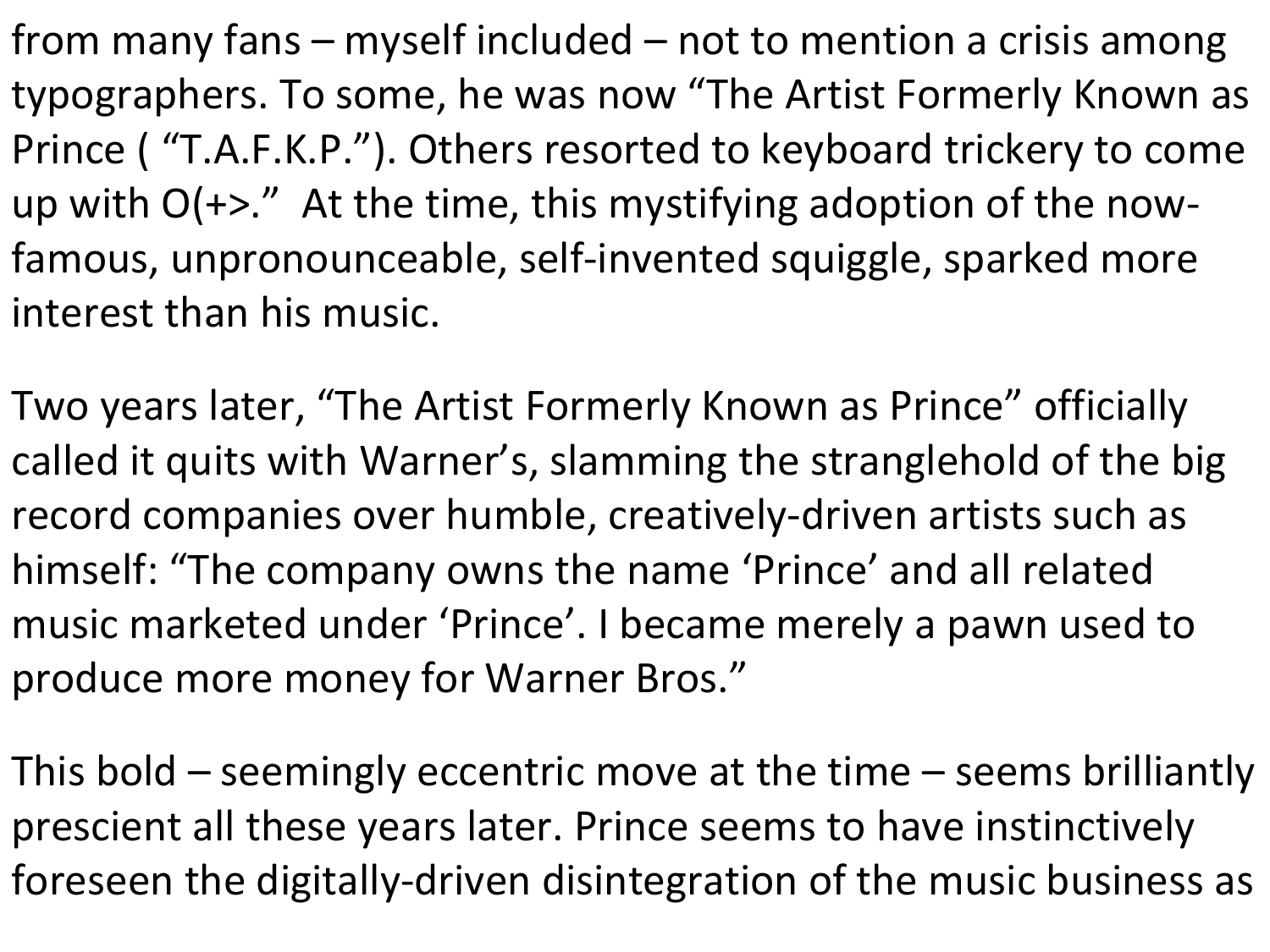we knew it back then  $-$  a physical entity reliant upon CD factories and fleets of trucks. And  $-$  if you decode the Princely rhetoric in his "resignation letter"  $-$  you can tell that Prince got that music was "Social Media" long before the term gained currency.

"My songs are my children …" he wrote in his statement. "I deliver them to my record company and, suddenly, they are no longer mine. The process is painful. I have been long ready for a new program as an artist. I want to share my music with others … my fans are my children's friends. I respect them and want to communicate with them."

All of this is a long way of explaining that, by the time I got that assignment in 1996, Prince was – by pure luck – ready to talk in a way he hadn't been for years. He was finally free of the constraints of his record label entirely. He was at liberty to sell music directly to his legions of fans. At least that was the plan that was in its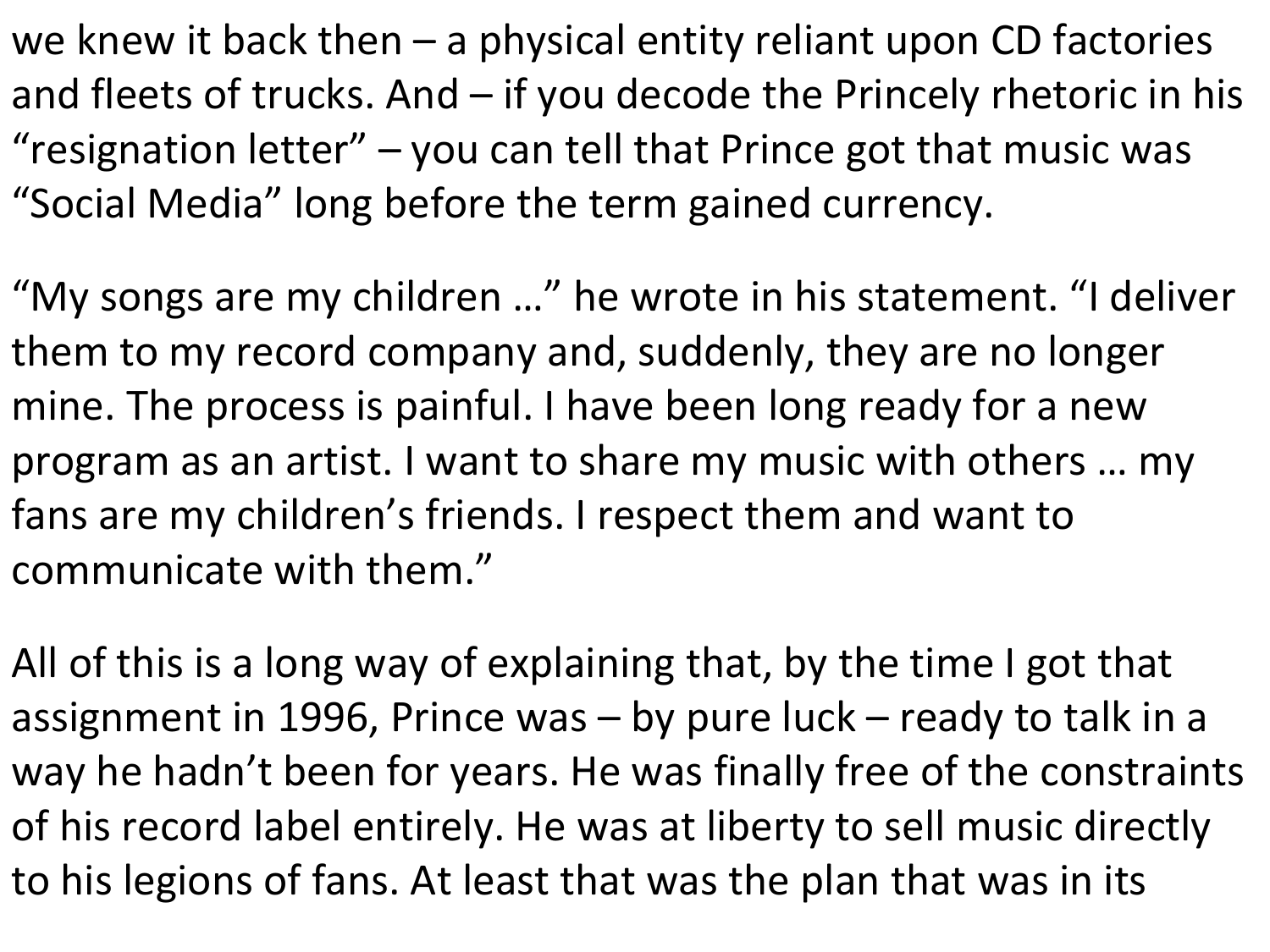embryonic stages back in 1996. And that was the reason I caught a pre-dawn flight from LAX to Minneapolis, a damp contrast of a city.

I landed under a flat gray sky and took a long taxi ride along glossy, wet streets to the neatly trimmed suburbs where Prince had built his famous custom designed compound back in 1985. Even at that late stage in my assignment, I seriously doubted this interview was going to happen. I was fully prepared for a long wait and a brief conversation.

Despite its name, "Paisley Park" is neither paisley nor in any way park-like. A shiny, white, angular creation, the building looks more like a hi-tech factory than the home of the most famous nameless person in history. It is the kind of place that makes you double check the address because it's impossible to gauge precisely who or what is inside.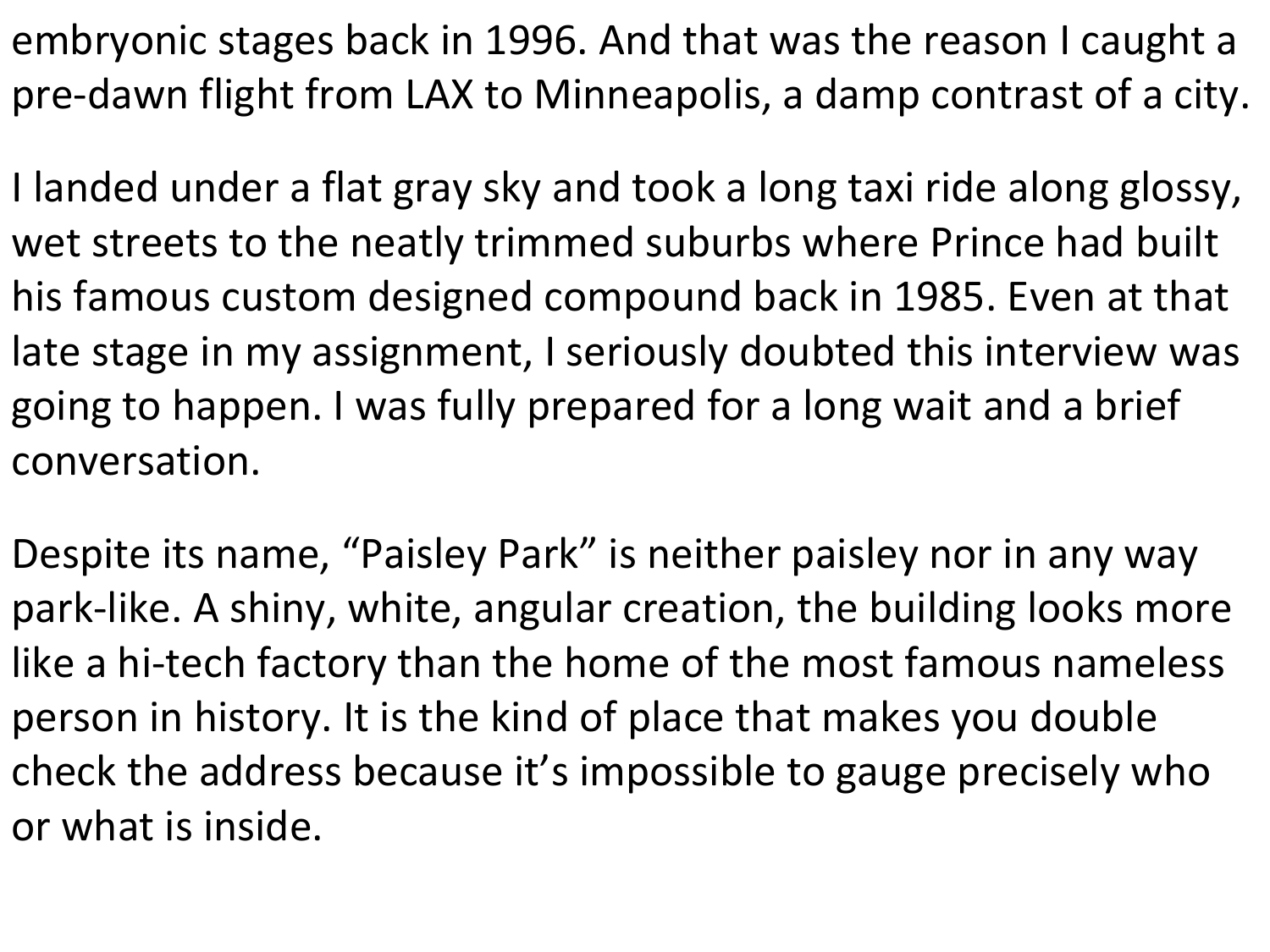Yet this is the space that the artist once called Prince calls home. That much is unavoidable as soon as you walk through the door. If the photos and obligatory platinum records on the wall aren't enough evidence, the 10-foot gold O (+> symbol etched in the marble floor is a dead giveaway. The vast, 55,000 square foot, multi-colored space is bathed in light streaming through triangular vaulted glass ceilings. It is littered with shiny potted plants and even shinier leather sofas so smooth it appears no one has ever sat on them. It reminds me of a doctor's waiting room.

Clearly, every part of this sprawling structure revolves around its musically gifted occupant. Within these walls, a name is unnecessary. "We just call him 'Him' , " says one Park worker, adding with twisted but undeniable logic, "There's never any confusion because everyone else has a name." If there's any doubt the mercurial 'boss' clears it up instantly. The place hums with activity. People talk in quiet, earnest voices as they go about their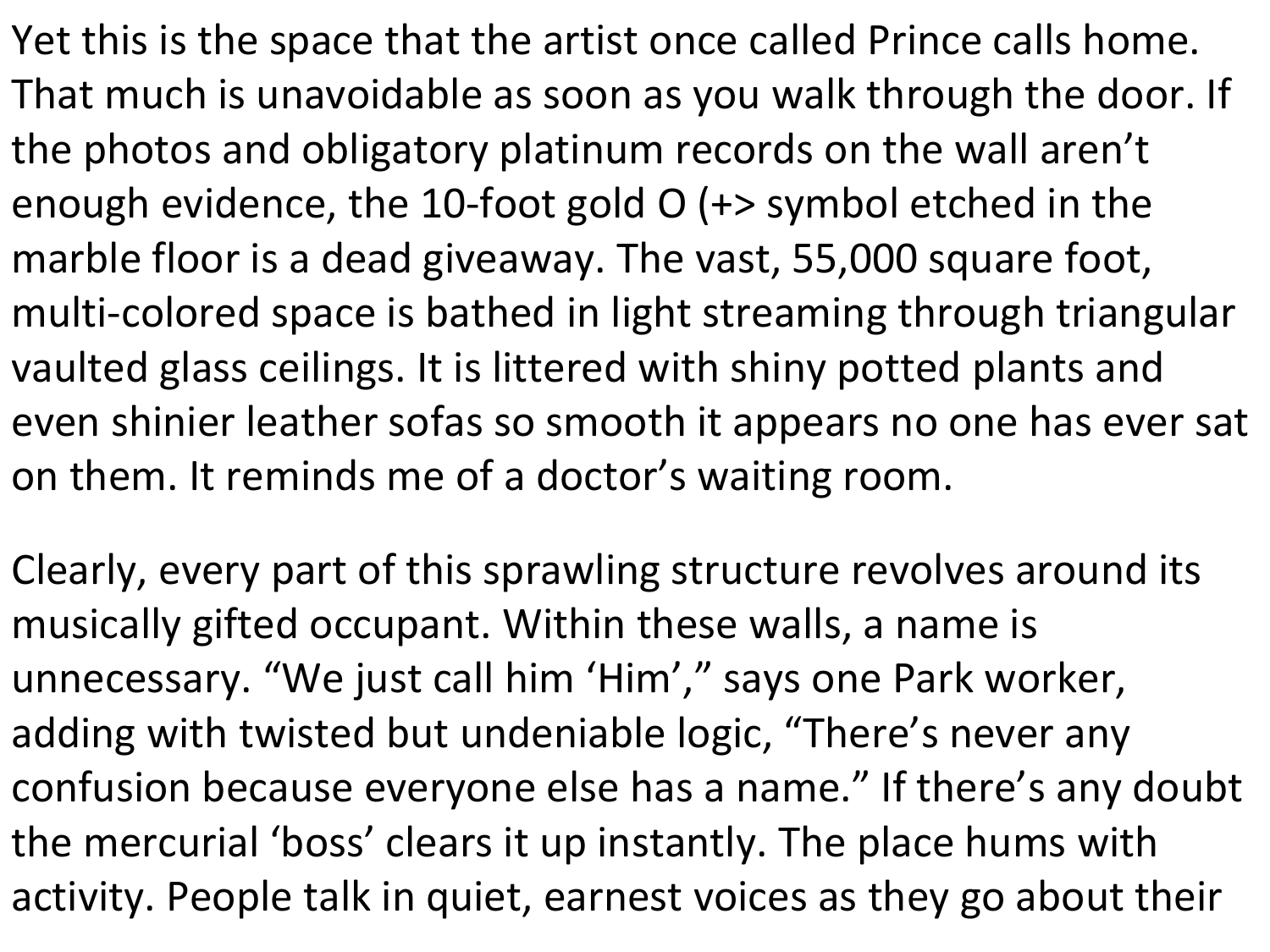- work. The muffled thump of a band rehearsing at the far end of the building shudders through halls. I obediently slide into one of those shiny sofas and settle in for a long wait.
- But to my astonishment, I only have to hang out for minutes, not days. The suspense is brought to an end by the clip-clop of high heels, a nervy smile, and a firm handshake. He's tiny, of course, both in height and features – a compact, efficient body carried with almost military rigidity. The phrase "tightly wound" comes to mind. He's dressed as if he's about to go on stage, wearing velvet, silk, and plenty of make-up. He's not only on time but impeccably polite, immediately offering me a snack from his full-time, personal, vegetarian chef.
- Before I can down my made-to-order, cruelty-free sandwich, we're off on a tour of what is very clearly Prince's domain. Gliding down endless hallways, he speaks quietly, punctuating our progress with a wave of the hand and an occasional wry smile. He glows with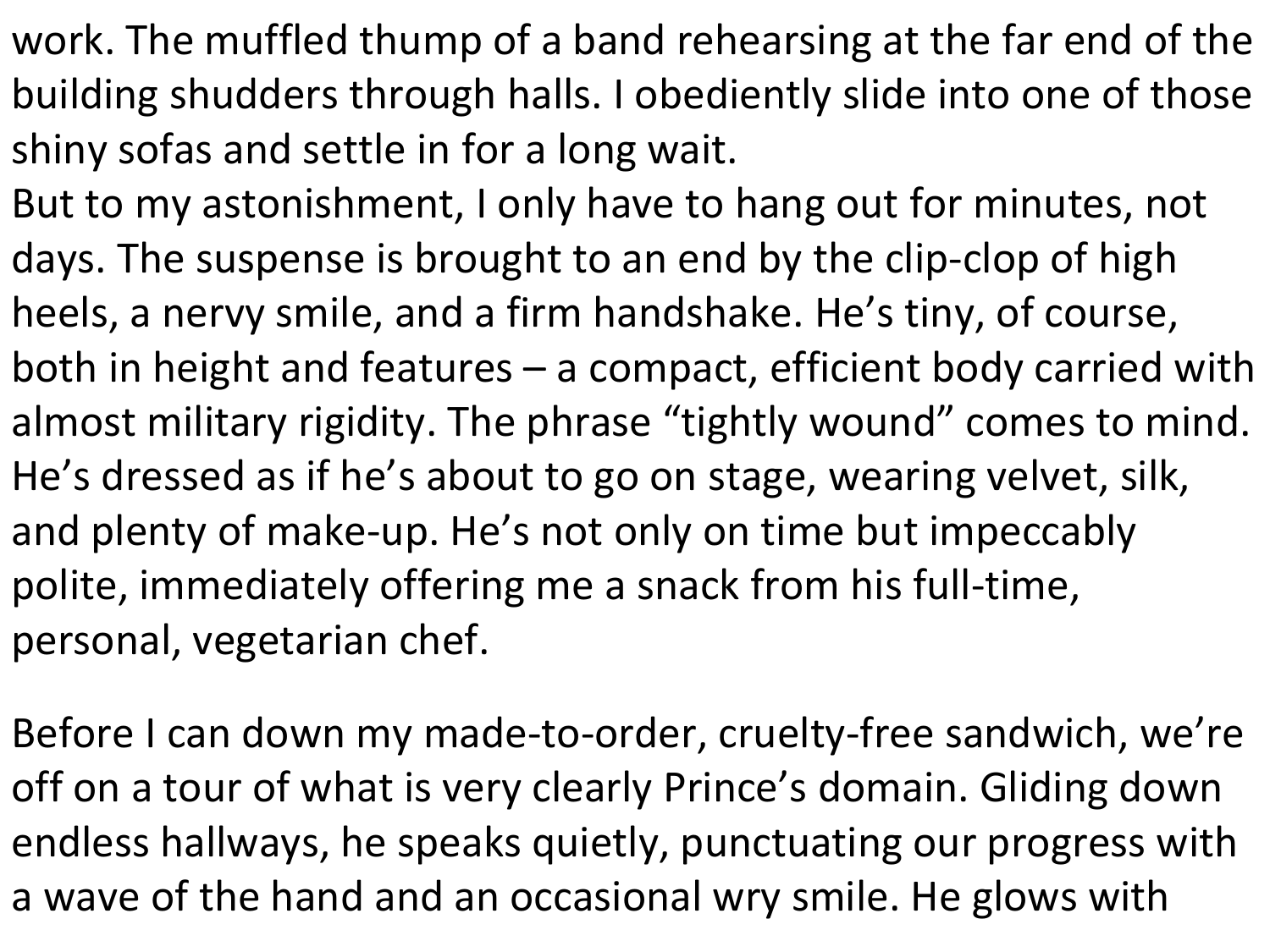quiet pride at a long wall lined with giant, looming portraits of Prince at various stages of his career. This leads to a large, bright performance space which functions as a weekly alcohol-free club for local kids. "I'm not the person I'm made out to be, " says the Prince, launching into a tirade against the evils of normal nightclubs. "I should know, " says Prince. "I was in that business for years." Until recently he himself owned nightclubs in LA and Miami, but now he seems to be downplaying his reputation for youthful debauchery and the unabashed sexuality of his songs.

Prince recently moved from Los Angeles back to his hometown of Minneapolis full-time. "I had to get out, away from all that craziness." It seems the capital of Kookdom took its toll on the eccentric superstar. Moving back to his kingdom at Paisley Park has made Prince – according to his spokesperson – "a happier and healthier person." The boss is more succinct: "LA is perfect for *getting* famous, " he explains, declining to condemn it outright.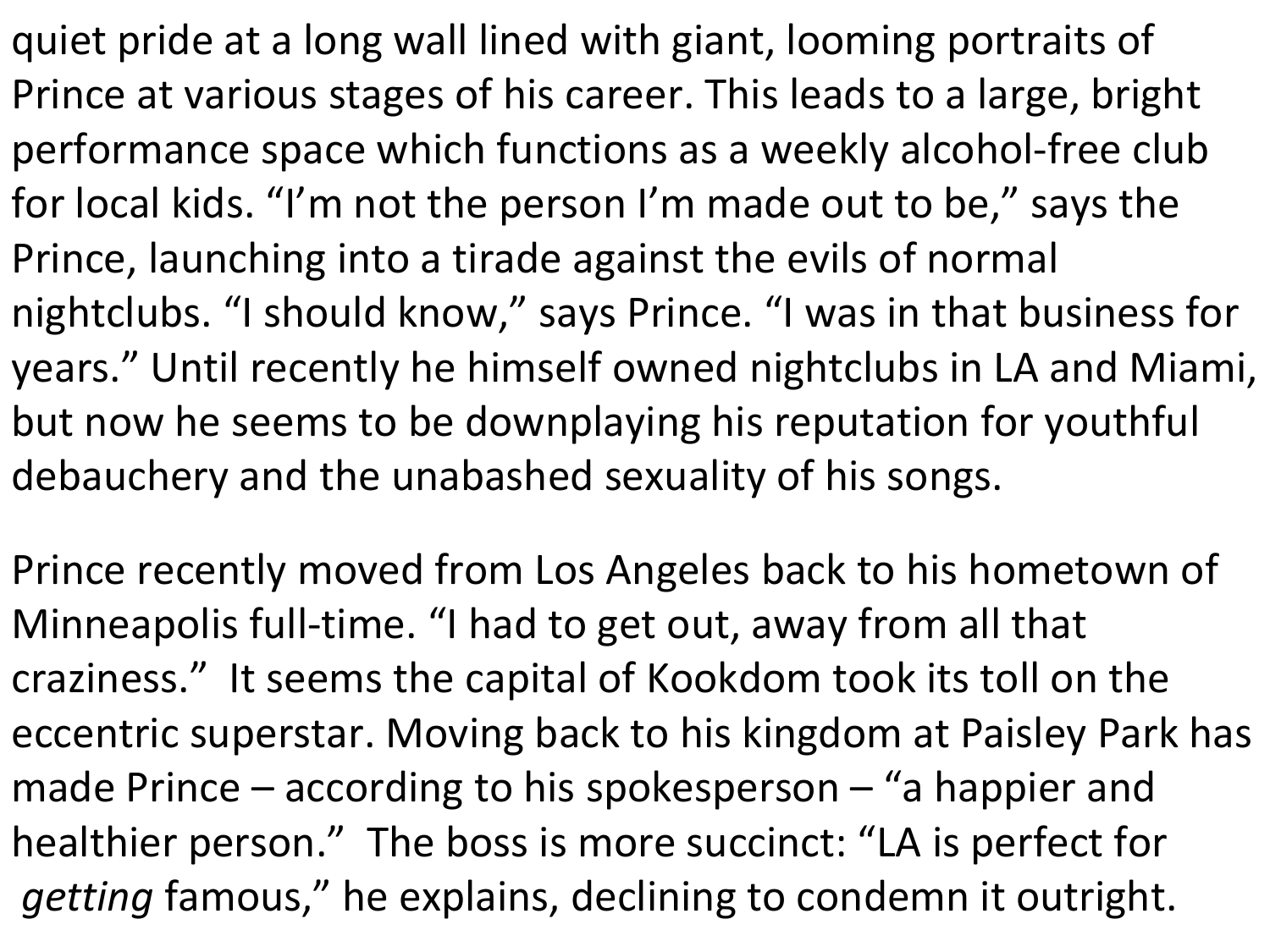"That's what it exists for. That's what I went there for…But as you get older, you realize that fame isn't something you need."

Turns out everything the 'Artist Formerly Known As' ever needed was right here in Minneapolis all along, in the town where he was born, Prince Rogers Nelson, in 1958, the eldest child of a jazz singer and a pianist. Today, he resides in his Paisley Park compound which contains his living quarters, recording studio, rehearsal suites, and the world headquarters of "1-800 NEW FUNK" , Prince's brand new mail-order sales operation, the latest linchpin in his plan to circumvent the music biz.

Paisley Park is also home to his personal wardrobe department, with two seamstresses on staff, presumably working around the clock to keep him furnished with the kind of clothes he's wearing today for our interview: a billowy shirt slashed to the waist and no less than a frock coat with tails – a fantastic look that few people in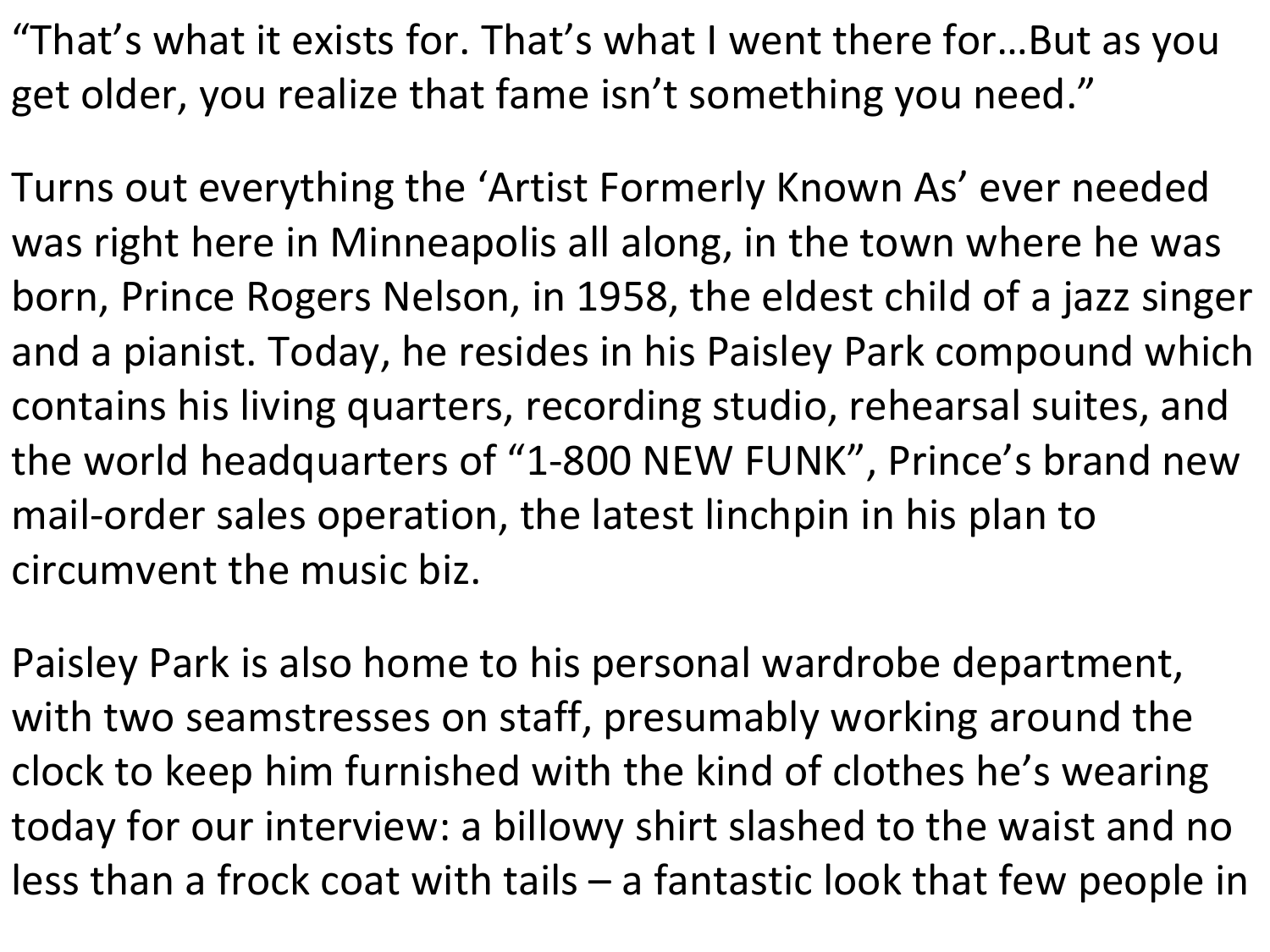the world can pull off on stage, let alone a Tuesday lunchtime.

Finally, Prince leads me up to his inner sanctum, the second floor of a spacious, yet surprisingly messy office. Pyramid shaped skylights illuminate the room. A workout machine sits in one corner, a microphone clipped in front for those moments Prince might be lyrically inspired mid-way through pumping iron. Cluttered bookshelves contain box sets of Prince's CD's, a smattering of gaudy statuettes, and biographies of fellow superstars Bob Marley and Marvin Gaye nestled up against a copy of Ayn Rand's idealistic ode to individualism "The Fountainhead" (a book choice he shares, strangely enough, with Rand Paul, Clarence Thomas, and Paul Ryan.)

Whether the subject is business, marriage or music, words start to spill out at his mouth a surprisingly chipper clip and an increasing volume. I'd expected stoic one-liners and a lack of eye contact.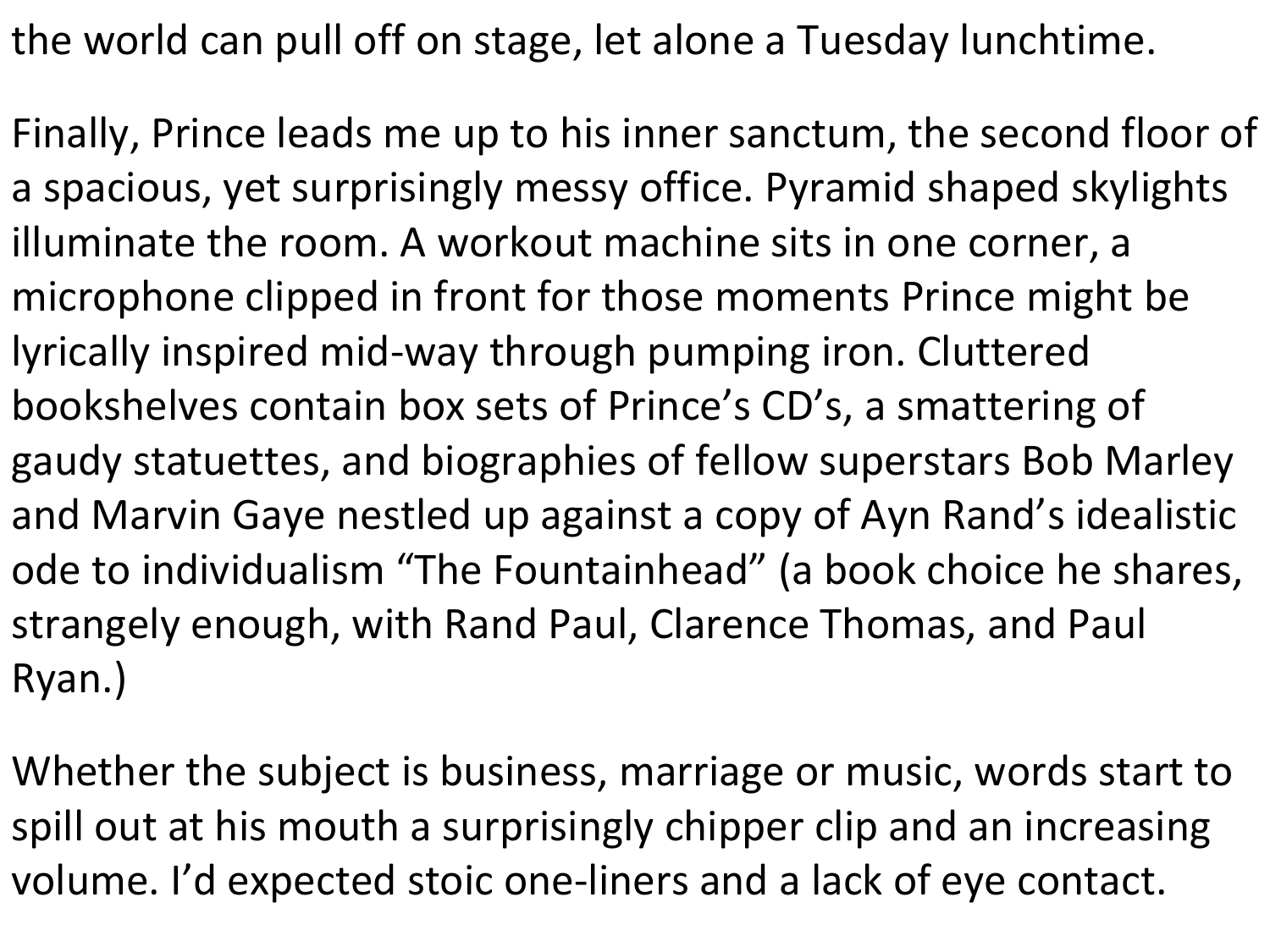Instead of that, I got 'chatty Cathy'.

"I didn't have anything to say before, " he says, explaining the change from the elusive monosyllabic enigma of old. "Now I'm free. My words aren't owned anymore."

The reason this pocket-sized superstar is so energized is that he's about to release a brand new album, "Emancipation" , which the artist has independently produced, distributed, and marketed as his "coming out" as his own man. Like a proud parent, he's gushing about its creation. He ambles over to a wall of stereo equipment and slides in a CD, cueing up Track 1. Emancipation is, he explains – bubbling over with decidedly un-Princely excitement – "not just a new record, but a new business venture, the record I was born to make. This is me. If it's not on this record, I can't do it."

For reasons even Prince can't quite explain to me as I sit there jet lagged in his office, each of the three CD's that make up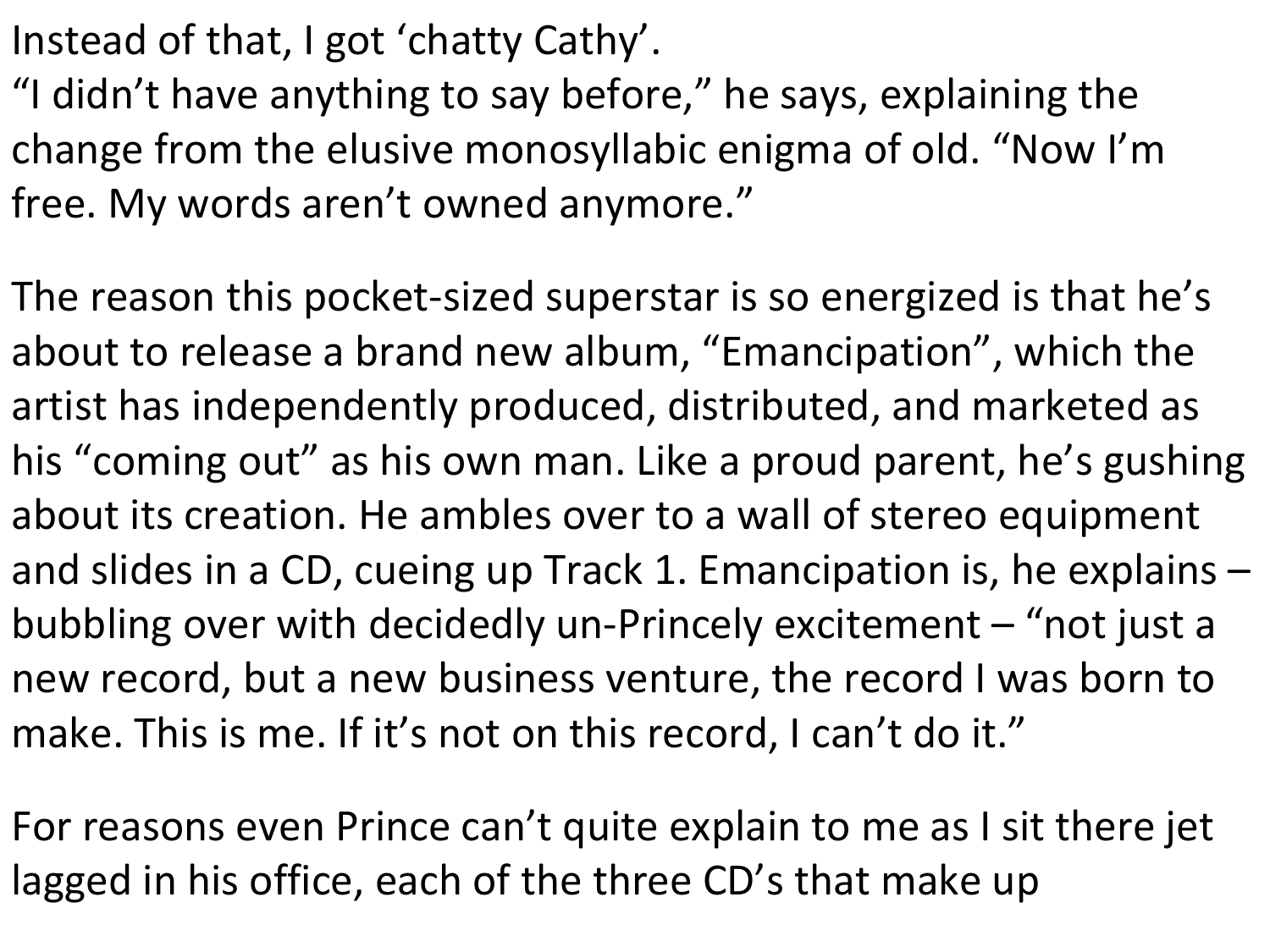"Emancipation" is one-hour long, a precision which, I realize by now, fits the man. "I can't wait to hand this one over to my contemporaries, " he says, puffing himself up in a mock boastful pose. "Just to lay it on people like George Michael or Elton John or Lenny Kravitz, and just be like, there you go…There's 36 on there… Take your pick."

As he fast-forwards through the many, many tracks that bop from pop to hard-edged rock to syrupy love songs to raunchy funk, it's awesome and awkward at the same time. What is the correct response when the most talented musician in the world is playing his work for you? I tap my feet, sway to the music, and express my admiration, and realize this music is just as powerful and perfect as you would dream it should be.

Every now and then he hits pause and looks up to explain the hidden meanings in his music. It almost seems like he's looking for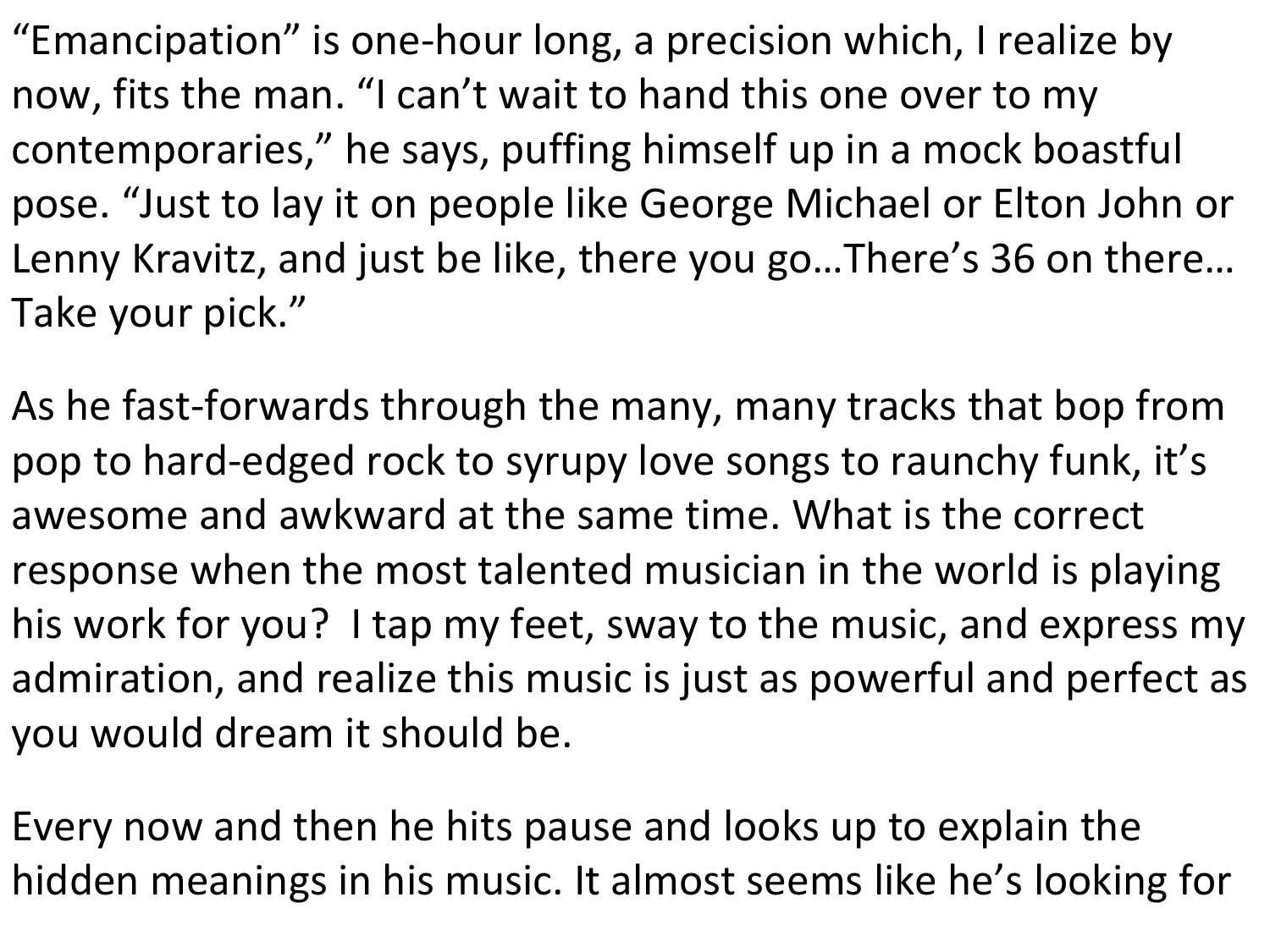approval. I'm not sure how to respond. I'm still just a little amazed that I'm actually at Paisley Park and Prince in standing in front of me explaining his music. "She Gave Her Angels" , he says, is about an otherworldly experience he had when his loved one was away from him for the first time. "Let's Have A Baby" , a song that uses "piano, bass…and silence" is about "how a sperm feels on his way into the egg. But," he elaborates, "I got part of the way into it, writing about everything a sperm has to go through, and I was like whoa! That's way too heavy for me."

By Princely decree, journalists are banned from using tape recorders at Paisley Park. In yet another act of artistic defiance, he has decided that – despite the very dangerous risk of being misquoted – he prefers to hear the journalist's impression of their time with him rather than read his own words quoted back at him. He believes that reporters – like all artists – should create their own, original vision of their impressions of Paisley Park.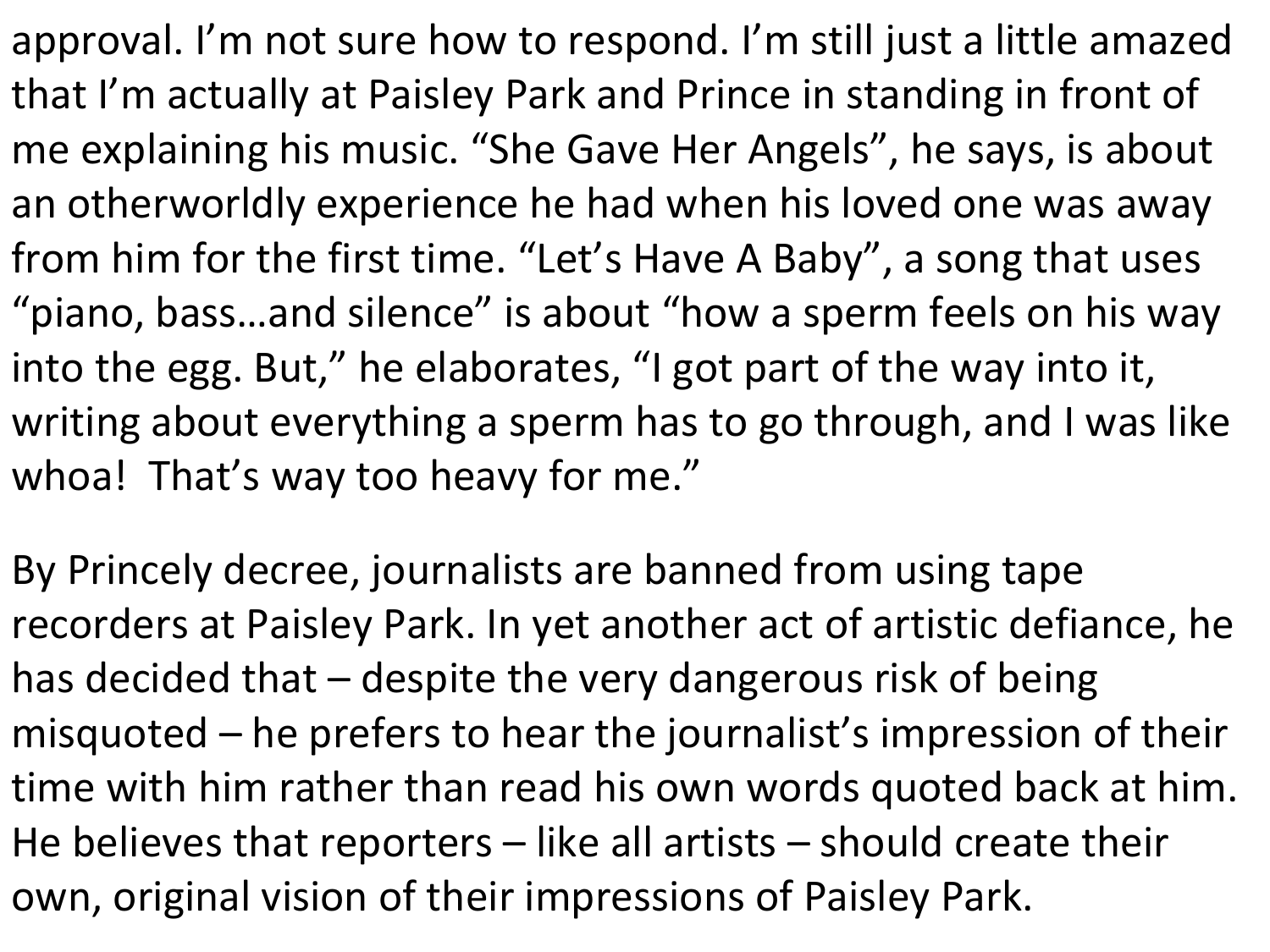Right now there is no doubt the impression he is trying to make. Perched stiffly on the edge of a sofa, he expounds earnestly on one subject about which he wants to be crystal clear: by jettisoning Warner Brothers in favor of independently making, marketing, and releasing his own music, he explains, he has finally assumed complete control of his career. "I was told 'We want an album every 18 months, ' he says, complaining that there was no way he could limit his musical output to that measly amount. "You just can't do that to me. That's my essence. They're trying to tie me down. If you do that, sooner or later I'm going to shrivel and die." "It just can't be done, " explains Prince. "In that time, I might record enough material for three or four albums. And what happens to that? Sometimes the process of getting the final result is more interesting than the finished piece. Half our life we're going to make mistakes…I don't care how my music is criticized or if it sells. I can give it away if I want to. The message has to get across."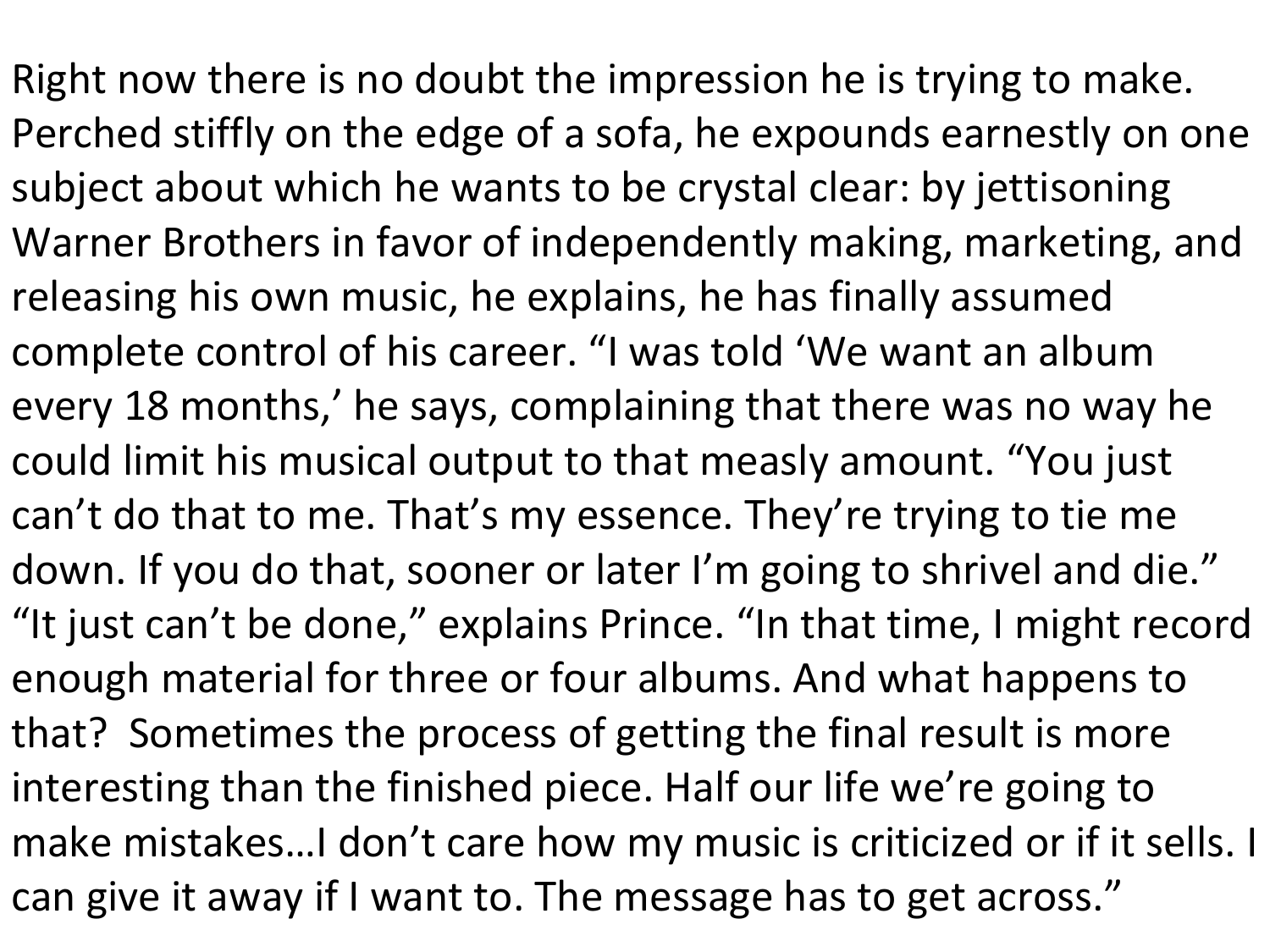Prince was once quoted as saying "If you don't own your masters, then your masters own you." All he wants is to spread as much of his music as he can, as widely as possible. Warner Brothers – a multimedia conglomerate with tentacles in almost every nation on earth – just couldn't keep up with his prodigious output.

Prince loves the idea that it's the artistic process with all its flaws – and not the product – that matters most. He wants to put his music on the Internet, give it to charity, or sell CDs at his concerts. He wants to work with anyone he wants to, whenever he wants to, without having to "go to a lawyer and talk points and rights. It only takes a day to make the music. Then it takes forever for the system to catch up with the creative people."

He giggles like a kid when he talks about his yet-to-be-confirmed deal to distribute his records, but shies away from outright condemnation of – or confrontation with – his ex-record label. On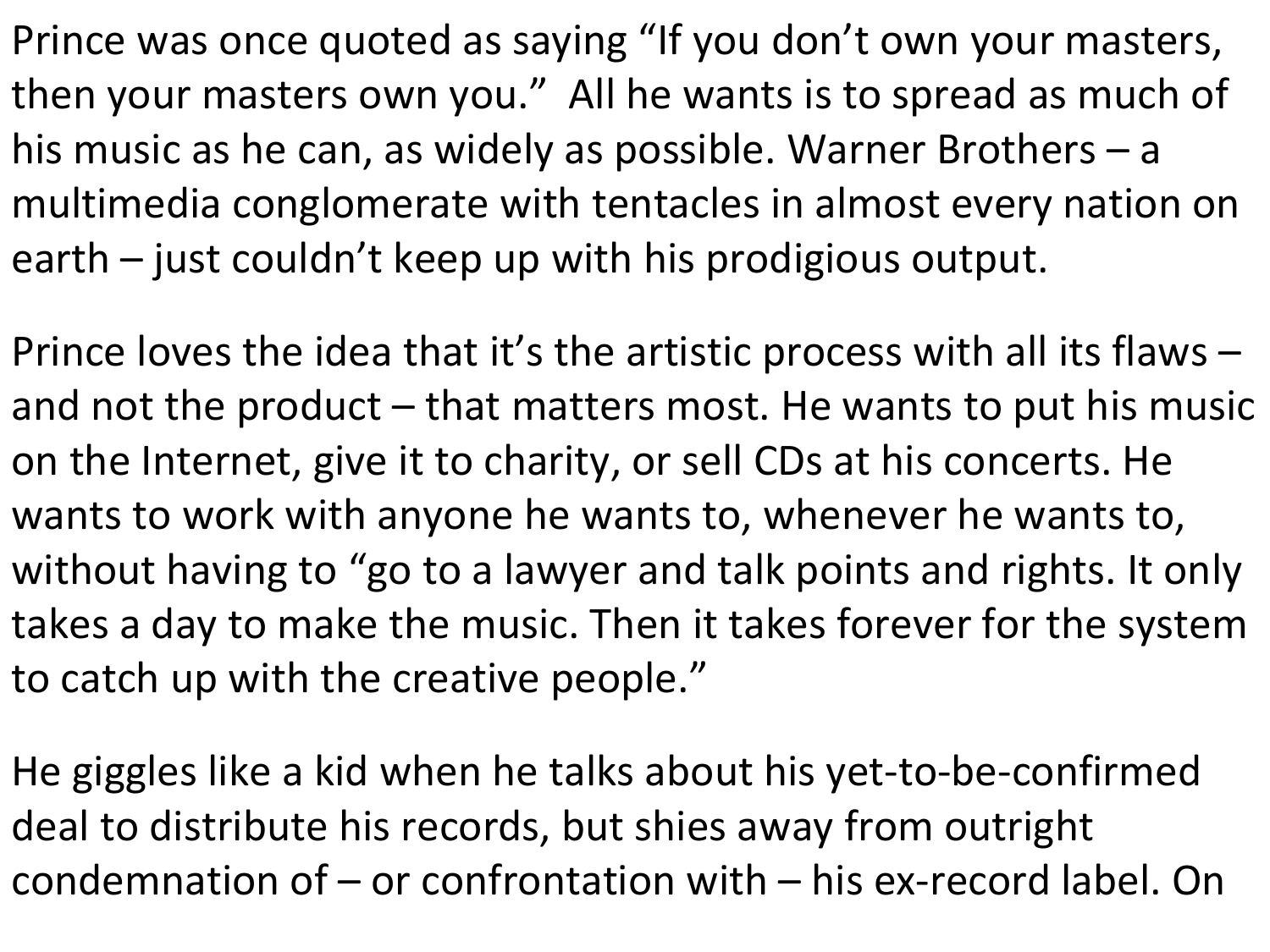the one hand, he'll acknowledge that Warner Brothers made him a star. On the other hand, he calls it "one big, long, twenty-year mess." In one breath he'll condemn the relationship as akin to slavery: "True emancipation happens in the mind, " he's said. Then he'll insist that the termination of his Warner ties is something that saddens him deeply. "Sometimes I'll just call them up and say 'I love you.' I bear them no ill will. Their system works very well…for them." He insists the split is not about money. "Money is not the issue. Getting the message across is. The message is misunderstood." But his eyes light up mischievously when he talks about the prospects of his new independent enterprise. "I will never sell less than a million records. Now if we charge, say, \$40 for 36 new songs…you do the calculations. That's \$40 million, and now it's up to me to split that up. Now I'm the one who decides how much royalties they get, " he grins. "It's a very strange feeling…but I like it. I can do anything – orchestral, jazz, duets – anything. Everybody's tripping. They just can't wait to see what's going to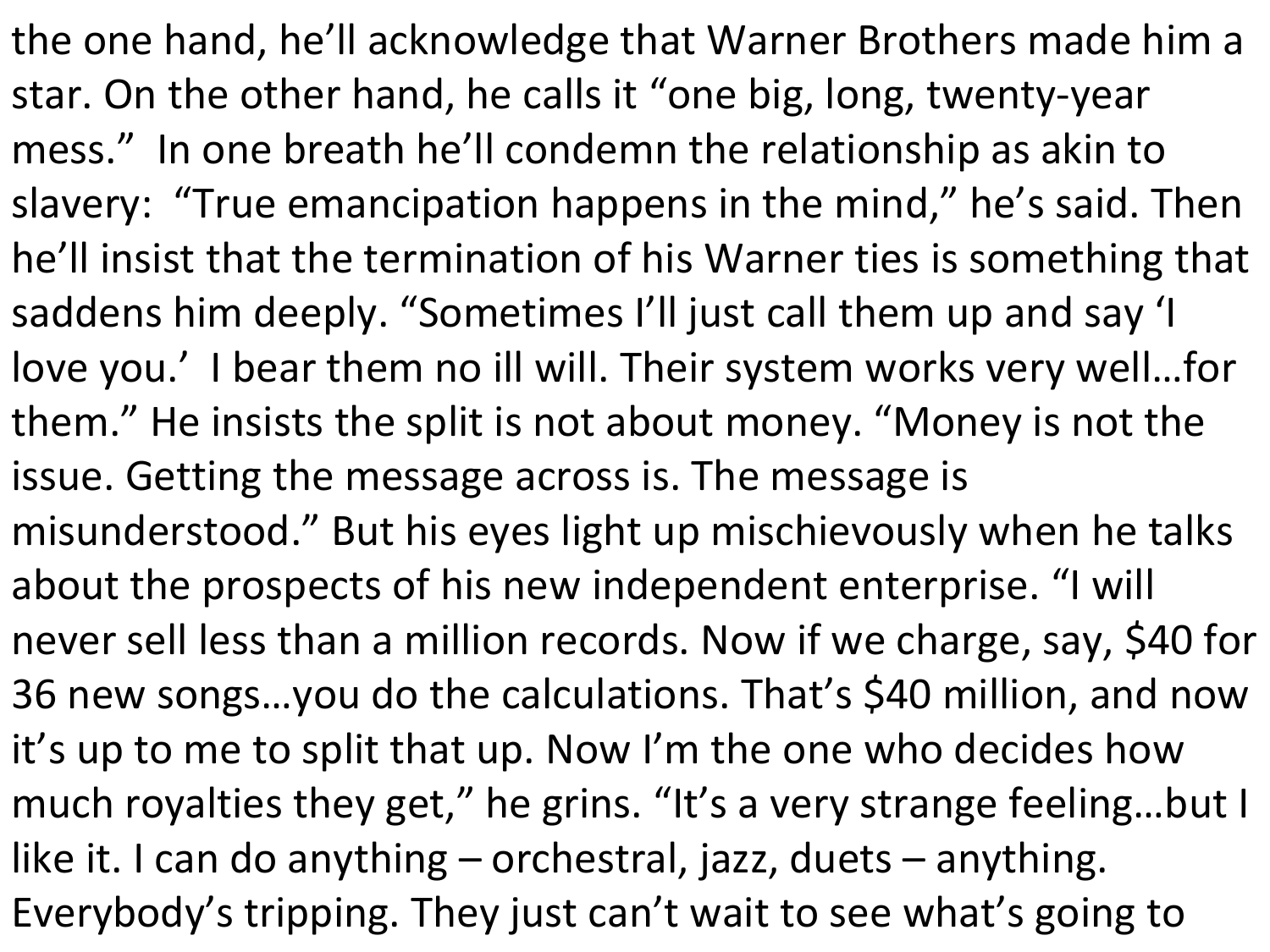happen."

On the subject of business, Prince could go on for hours. He seems genuinely exhilarated by the idea of working with whomever he wants; thrilled by the concept of creating a self-contained, selfsustaining industry within these four walls. "I'm not a control freak, " he claims. "I'm just curious to see what happens when I get the chance to create my vision exactly as I see it, to see what happens when you have this pure sharing of energy and spirit. As time goes on, that has to become the priority." In fact, Prince sees it as fulfilling his destiny.

"I don't believe in coincidences. That word does not exist for me. Once you find your path…you really do have no choice but to stay on it. For a long time I didn't really follow that, but now I accept it wholeheartedly."

This road to independence began, he insists, with his unilateral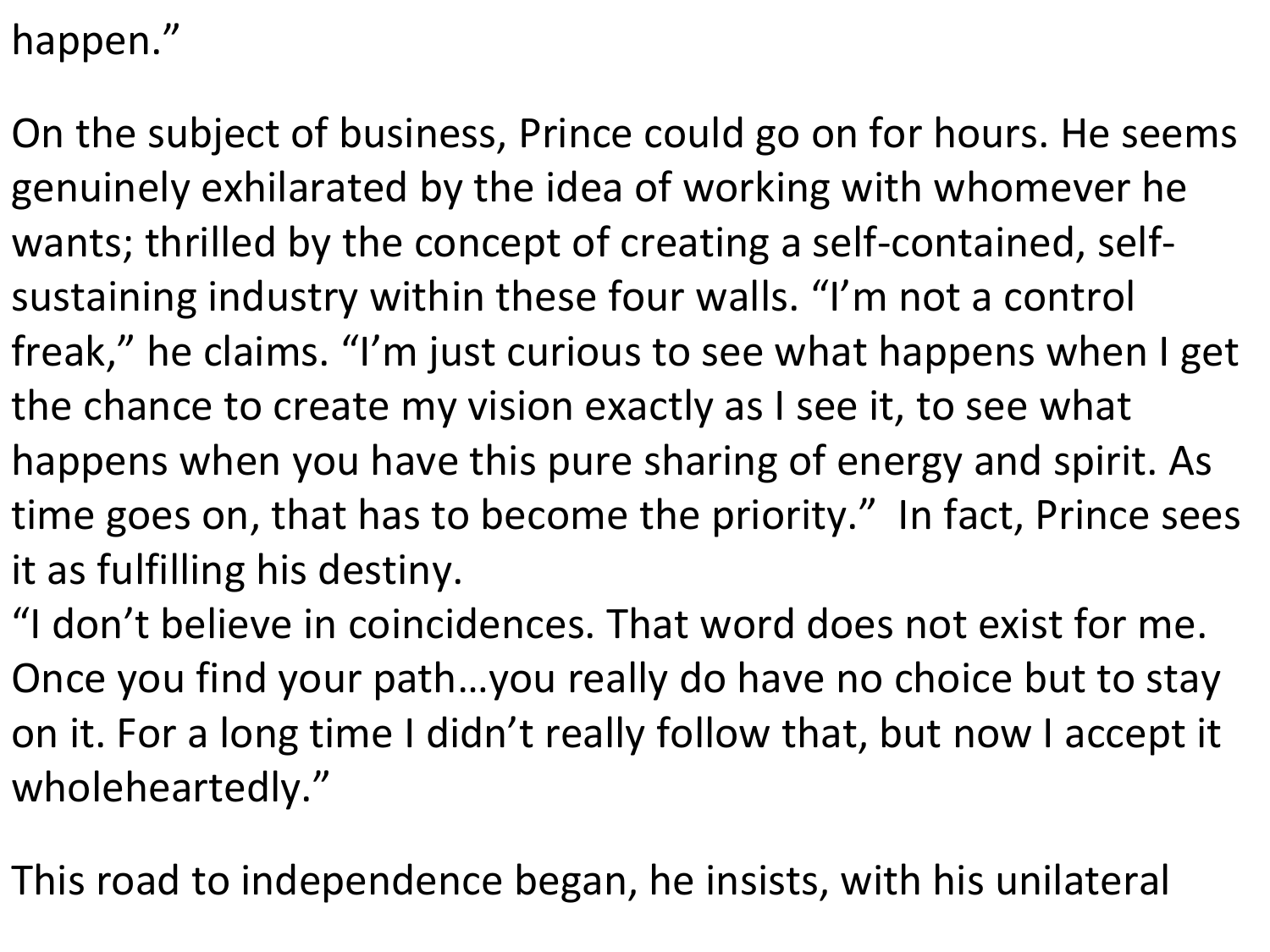rejection of the name he was born with, the name under which his music was marketed ever since he signed with Warner's. At the time, few stopped to consider that the name change could be anything more than an outlandish publicity stunt. But the way Prince sees it, turning his back on one of the most marketable brand names in pop was an act of justifiable rebellion. In a press release at the time, he called it "a cry for solidarity amongst the artists" and a "reprieve from the greed of entertainment executives" , adding "I became merely a pawn used to produce more money for Warner Brothers." In person, he hammers home his point. Refusing to be fazed by criticism, he piously compares his decision to Mohammed Ali's rejection of Cassius Clay. "What is the name 'Nelson' anyway?" he asks, indignantly. "It's a slave name."

As for his choice of a symbol as a new name, he can't quite grasp the idea that this produces practical problems for the people around him. He seems to think that it was somehow predestined,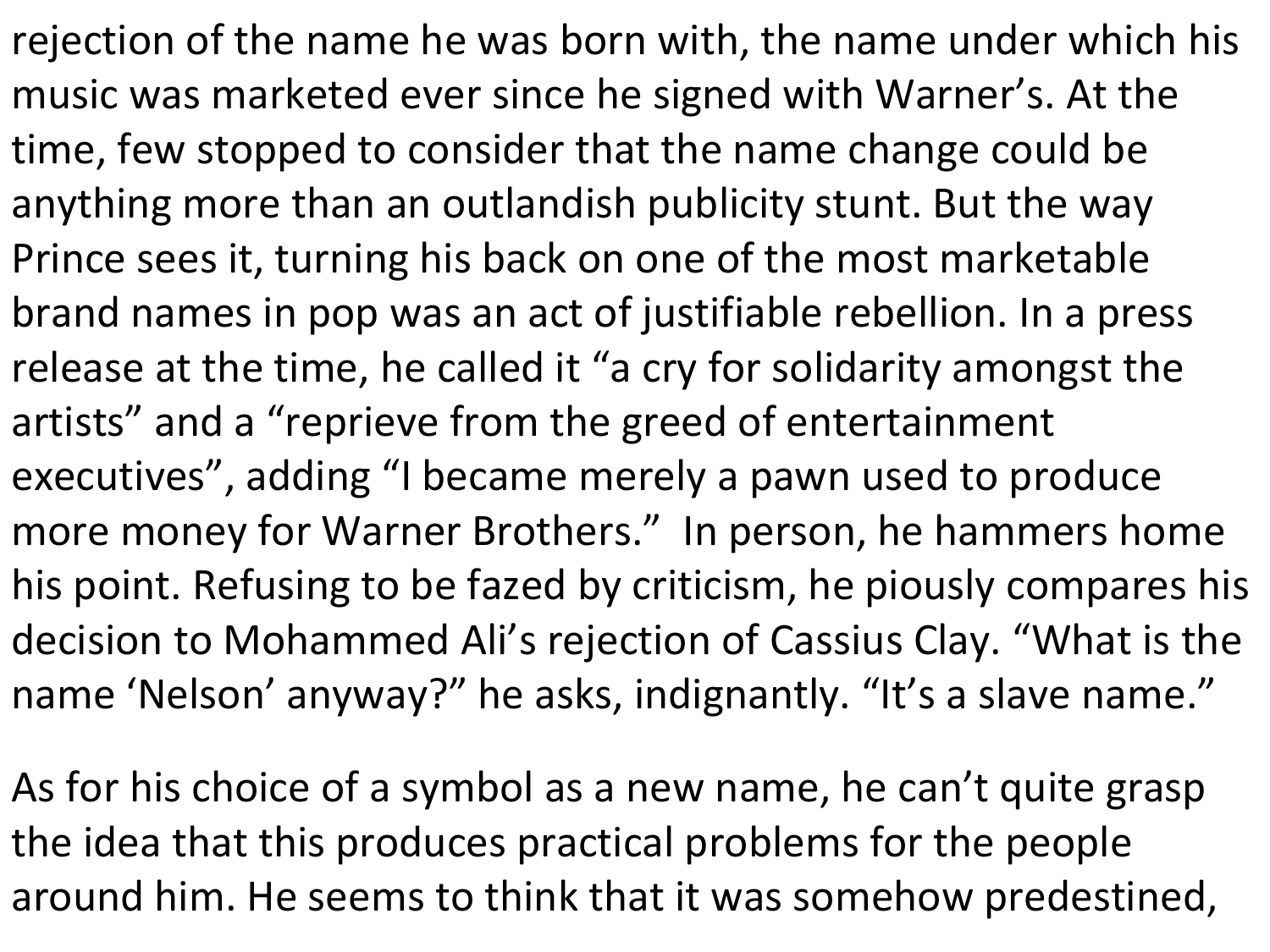- and rather than explain his logic, he points to the detailed deconstruction of his symbol, indulged in the many fanzines around the world dedicated to his name.
- "Sometimes these people understand me better than I do myself, " he says of the fans he prefers to refer to as his 'friends.'
- Despite his uncharacteristic openness the artist seems to still prefer flights of fancy to the kind of specific details a music journalist with no tape recorder is looking for. He pontificates, and meanders, making grand comparisons and littering sentences with spiritual metaphors. In short, just about every answer is like a concept album.
- Without naming names or attributing blame, he complains that he has been misunderstood for years. The same man who once performed on a stage designed to look like female genitalia can't quite grasp why people came away with the idea that he was obsessed with sex.
- "'Sexy MF' was about monogamy, but no one ever got past the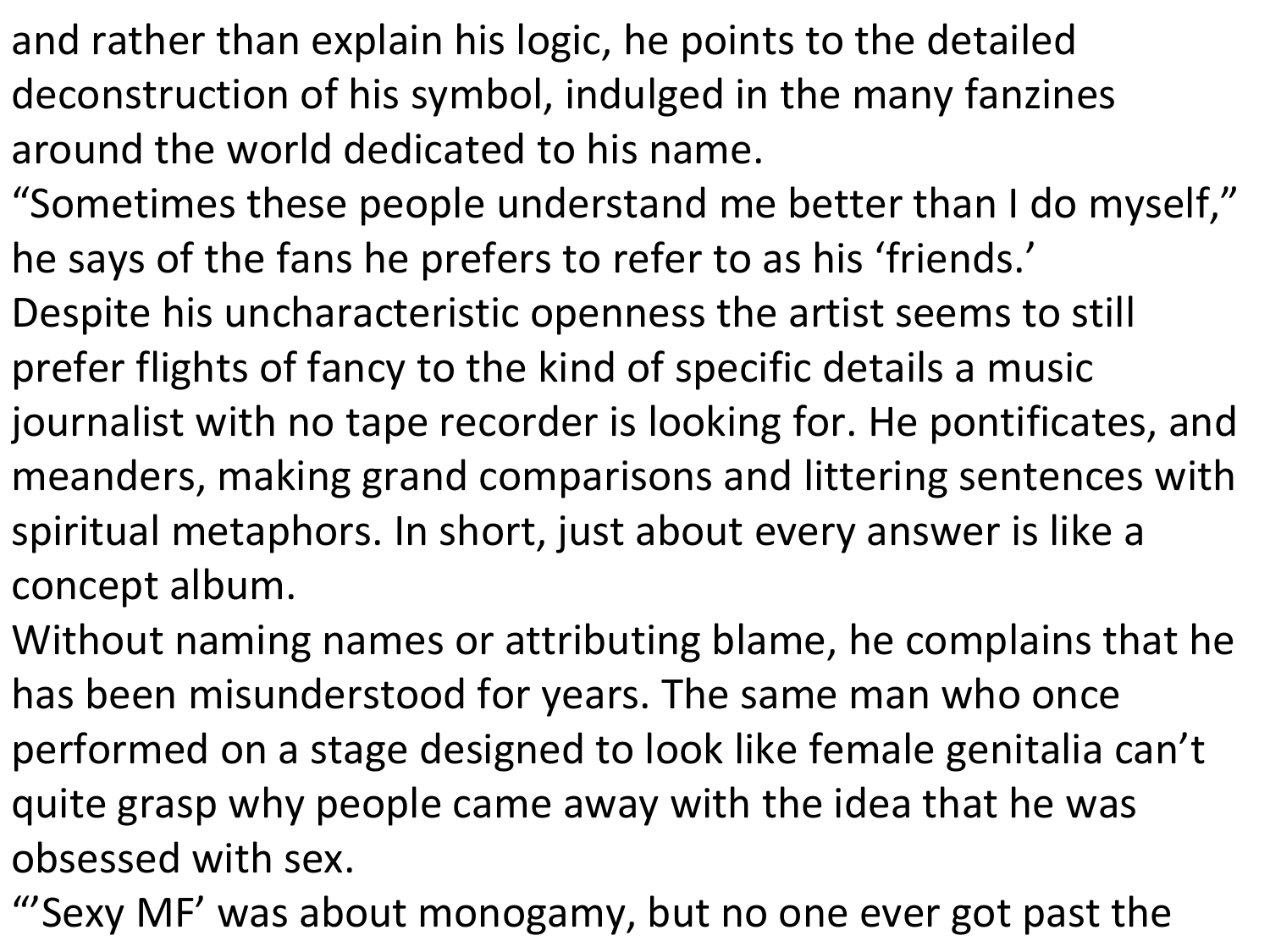- title, " he complains. "'The Revolution' was all about enlightenment. 'Lovesexy' was about harmonic convergence. It has always been about…this message. But it's never been communicated in the right way."
- For someone who insists that Message is everything, he's not very good at explaining precisely what that "message" is. His conversation is littered with New Age vagaries, talk of spirituality, fate, and destiny. In person  $-$  as in song  $-$  he avoids getting bogged down in the details. He seems pretty much devoid of a political or social agenda. "America is decaying from the inside out, " he says when pushed. "This is a great place, a great country. But the country is dying, the people are stagnating, and it's going to take something like this to fix it."
- At times he makes it sound like asserting his independence can somehow serve as a role model for those not fortunate enough to be superstars. "If people could understand that, no matter how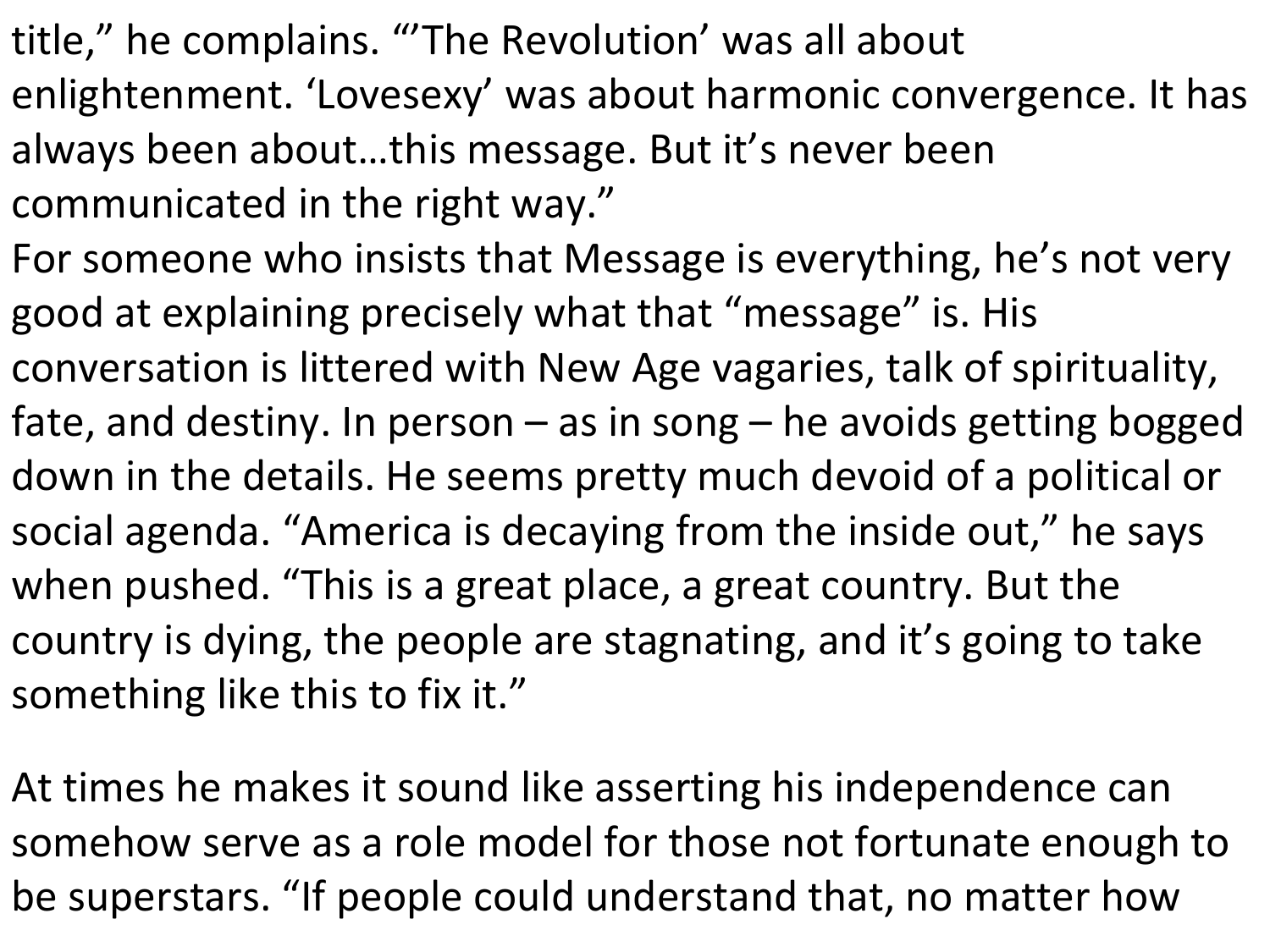- bad your situation is, if you can just imagine who you really are, who you can be, there is a way out."
- When asked to go into details, he either can't or won't.
- On matters of race, he is  $-$  for the most part  $-$  silent, although he makes it plain he stands on the side of love and unity, rather than militant activism. "Look at Farrakhan's son, " he suddenly blurts, referring to the controversial Louis Farrakhan of the separatist Nation of Islam. "He's younger, stronger, and madder than the father. This is what's happening in America; the country is dying for a spirituality."
- At one point Prince suddenly excuses himself and slips out of the room, returning moments later with his very beautiful wife. Like her husband, Mayte Garcia – a Puerto Rican former belly dancer from Alabama – is a perfect miniature human, wearing only slightly more makeup than her husband. Mayte is also painfully shy and happens to be very, very pregnant. I am too shocked to fully digest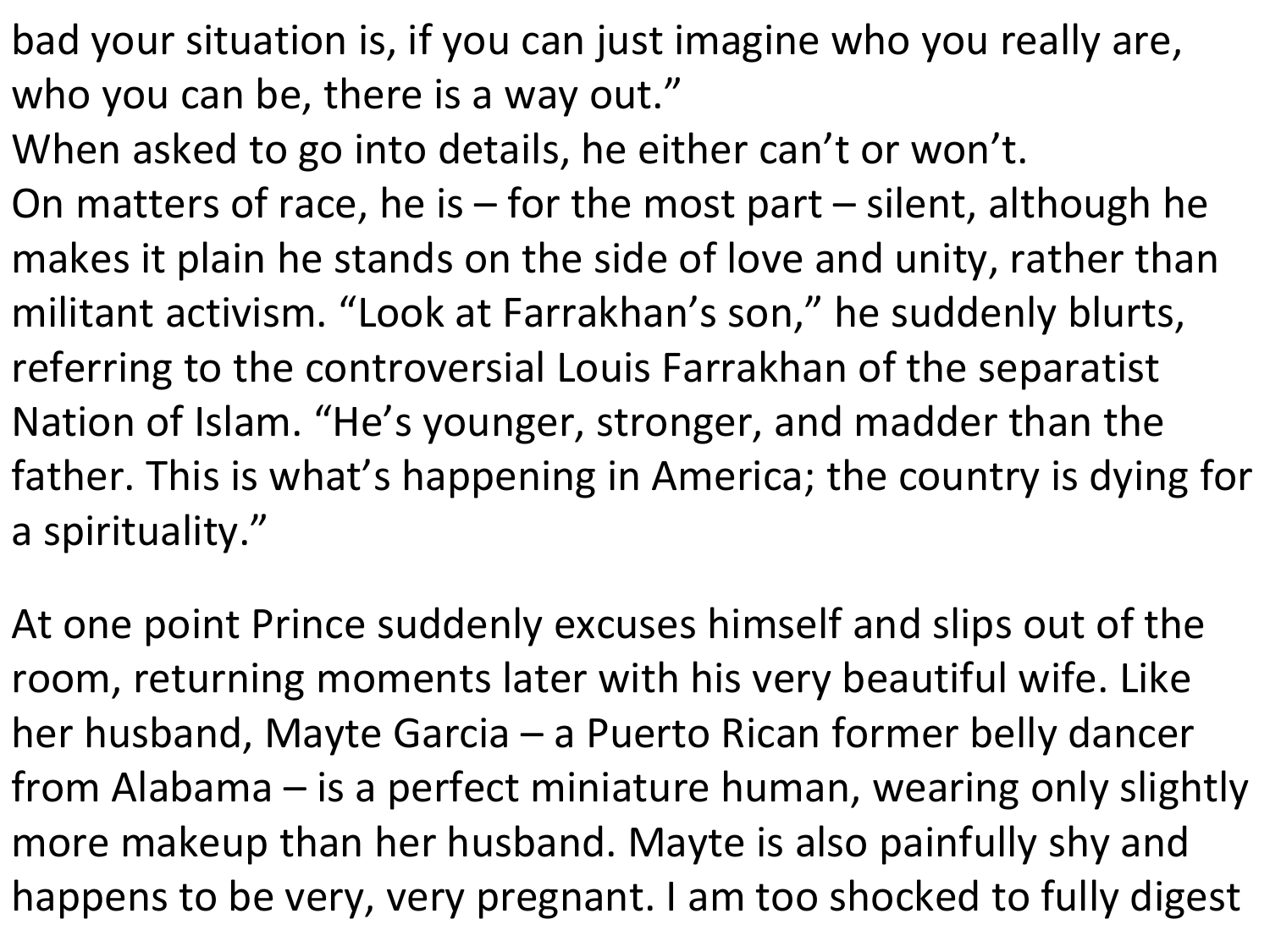at the moment the image of Prince changing diapers or pushing a stroller. I had no idea of this life-altering fact of his wife's pregnancy. It is an awkward but touching moment, Prince – the quintessential playboy – glowing with the idea of parenthood, and utterly smitten with his perfect, miniature Princess bride.

But the "Artist Formerly Known as" – soon to be known as "Daddy" – sees it all as perfect manifest destiny. Despite Prince having been linked over the years with many glamorous partners – Sheila E., Misty Copeland, Carmen Electra, and Kim Besieger to name but four – Mayte is Prince's first marriage, and this baby is his first child…as far as anyone knows. The wedding took place on Valentine's Day earlier that year in a Methodist church in Minneapolis. The New Power Generation performed a song written for the day called 'Kama sutra' , and the ceremony concluded with the release of dozens of white doves.

"It was just incredible, " the artist gushes. "It was beautiful. It was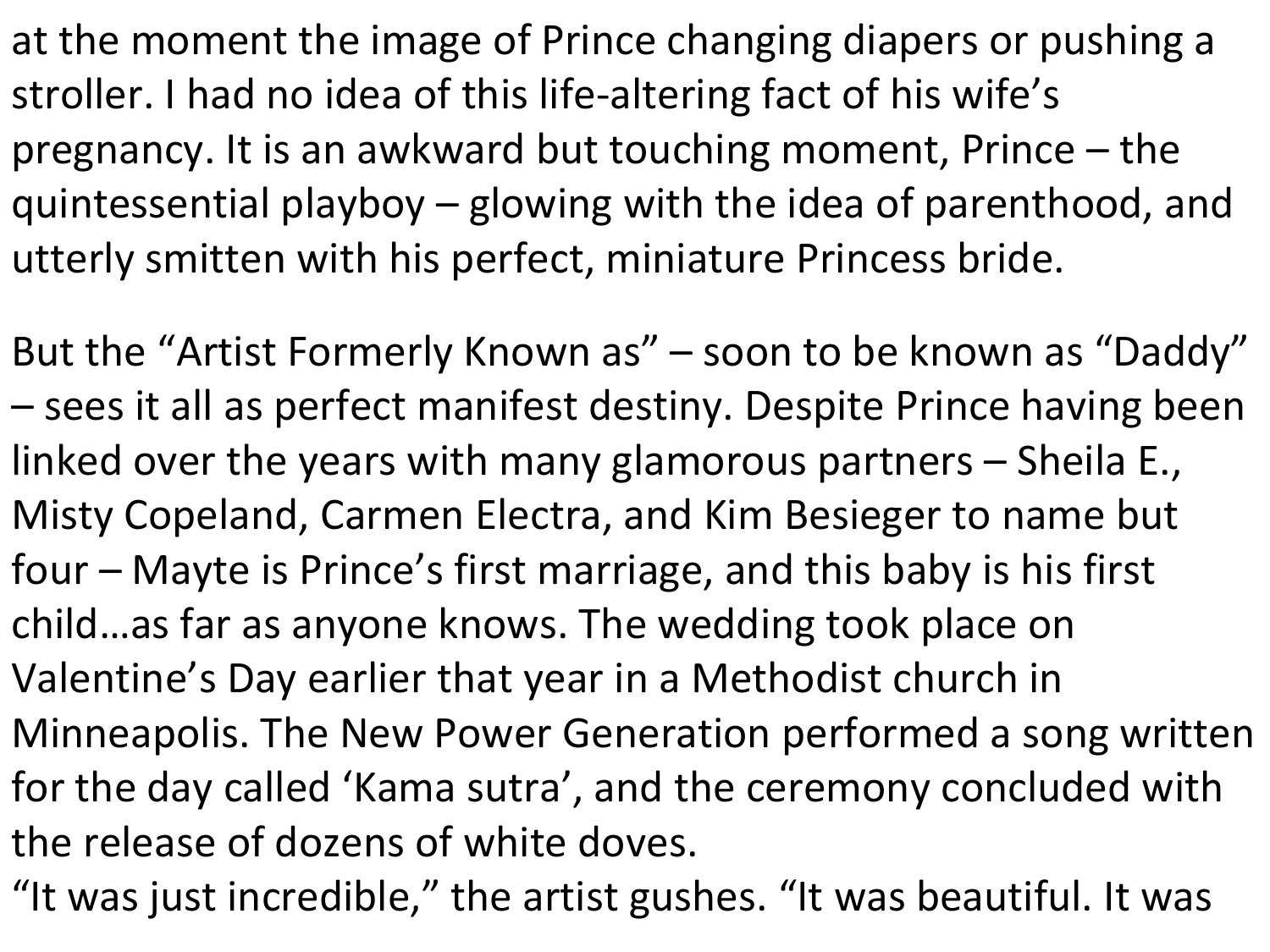like I was above it. I wasn't really there. That's what I mean by following your path…you just have to let the spirit take you. There are several different paths I could have gone down. A million women I could have been with."

Prince hands over a glossy pamphlet entitled "Coincidence or Fate?" with a picture of him and his bride entwined on the cover. Inside, it traces the creation of their relationship, and what Prince apparently sees as proof that they were predestined to be together. Starting with the not-very-startling fact that both have fathers named John, it goes on to list even more obscure semantic similarities: "Her middle name will be his father's first and middle initial combined – 'Janell' as in 'John L'" adding the further evidence that "Mayte's mother is named Nell. Prince's last name was Nelson."

To a mere mortal, it looks more like a collection of irrelevancies than fate, but I'm not going to be the journalist who bursts Prince's bubble. To Prince, it's all the proof he needs that he and Mayte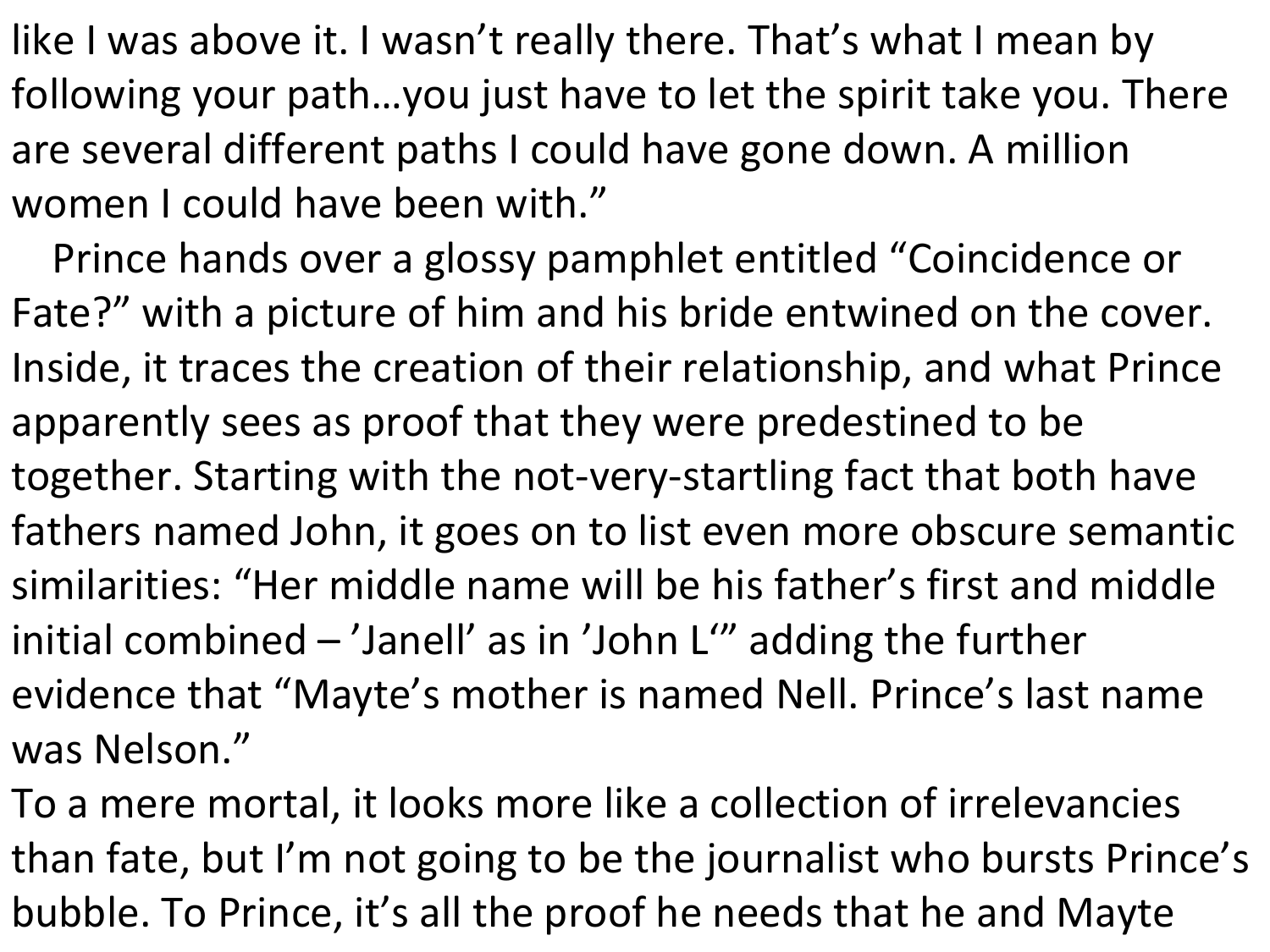were destined to be together. "I've had a lot of women tell me they're my soul mates, " he says…declining to name names. "I don't know if they knew what it meant. I never felt it…until now."

The baby is due in just a few weeks. Turns out it was impending fatherhood that inspired the artist's attempt to tell the story of a sperm in song on "Everlasting". Later in the day on another tangent in the Paisley Park tour, Prince opens the door to what is clearly his favorite place in the compound, a child's fantasyland playroom crammed with brightly colored toys. Hidden elsewhere in the Park are two baby bedrooms: one for a boy and one for a girl. This child will want for nothing…except for a father with a name. It's suddenly quite easy to imagine this childlike man being an incredible father.

"I expect my child to advise me," says Prince with that far away gaze common to all first-time parents-to-be. "The way I see it, there's nothing wrong with them when they come out. It's already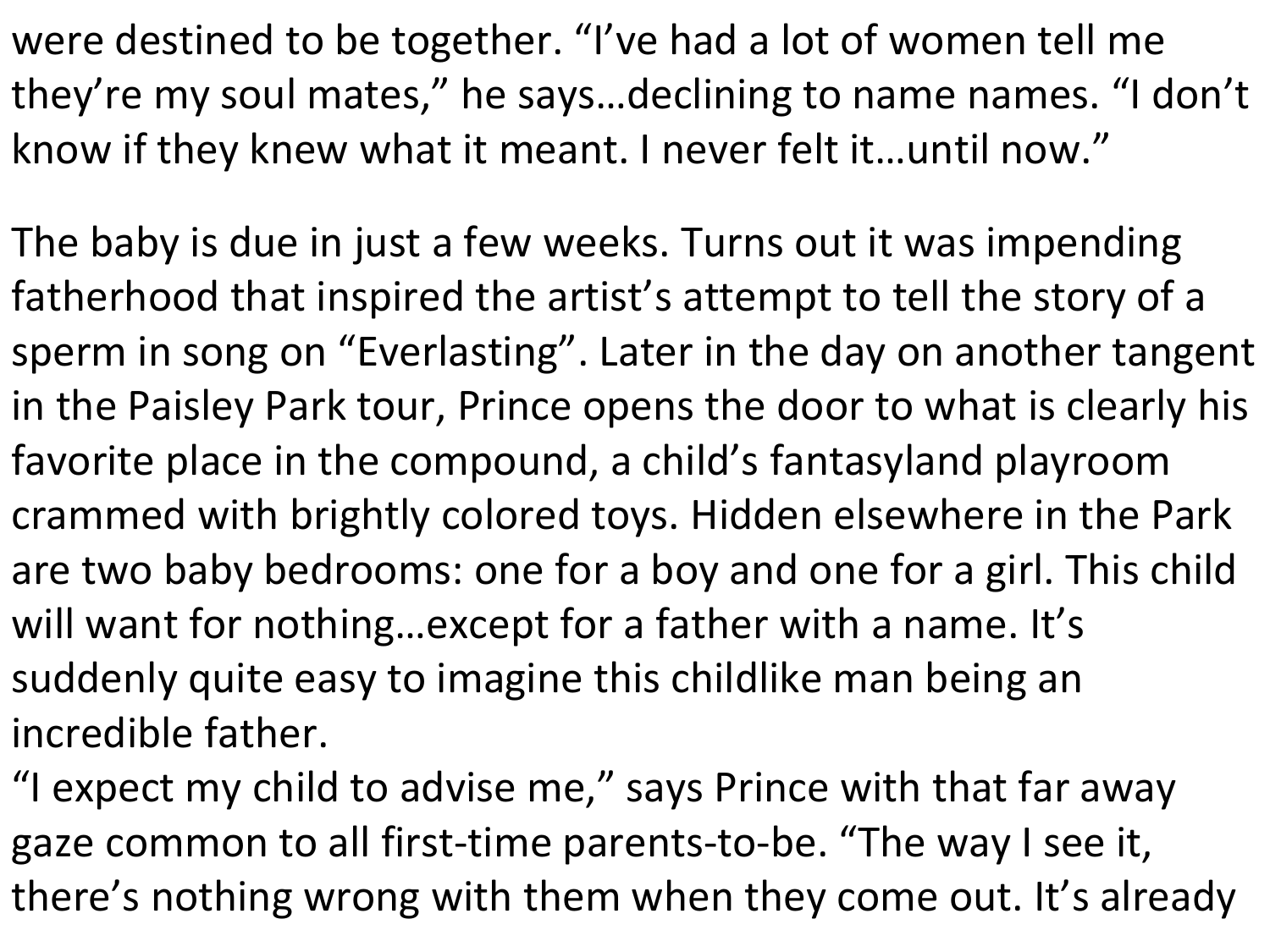smarter than me…It's going to be teaching me."

After the detour to the playroom, we are back to business. The heavy thump of bass echoes nearby, and I follow Prince through a thick, heavy door into a recording studio. The music stops with the stutter of a flow interrupted. The atmosphere in the room thickens. It's clear that this is work, not play, and I get the clear impression that this is NOT a group of guys who hang out after gigs. Grabbing his gold, squiggly guitar, the artist issues instructions, barely making eye contact and rarely speaking, relying on a nod here and a glare there. At times he underlines his instructions with a riff. He's courteous yet aloof with his band, firm and clear, and every inch the petulant and inventive genius that's kept the pop world guessing for almost two decades. The band members – who have been practicing this new material for over a month now – obediently nod in unison as Prince makes his point clear. There's an almost audible sigh of relief when the royal one lays down the guitar, mumbles instructions, and glides out of the room.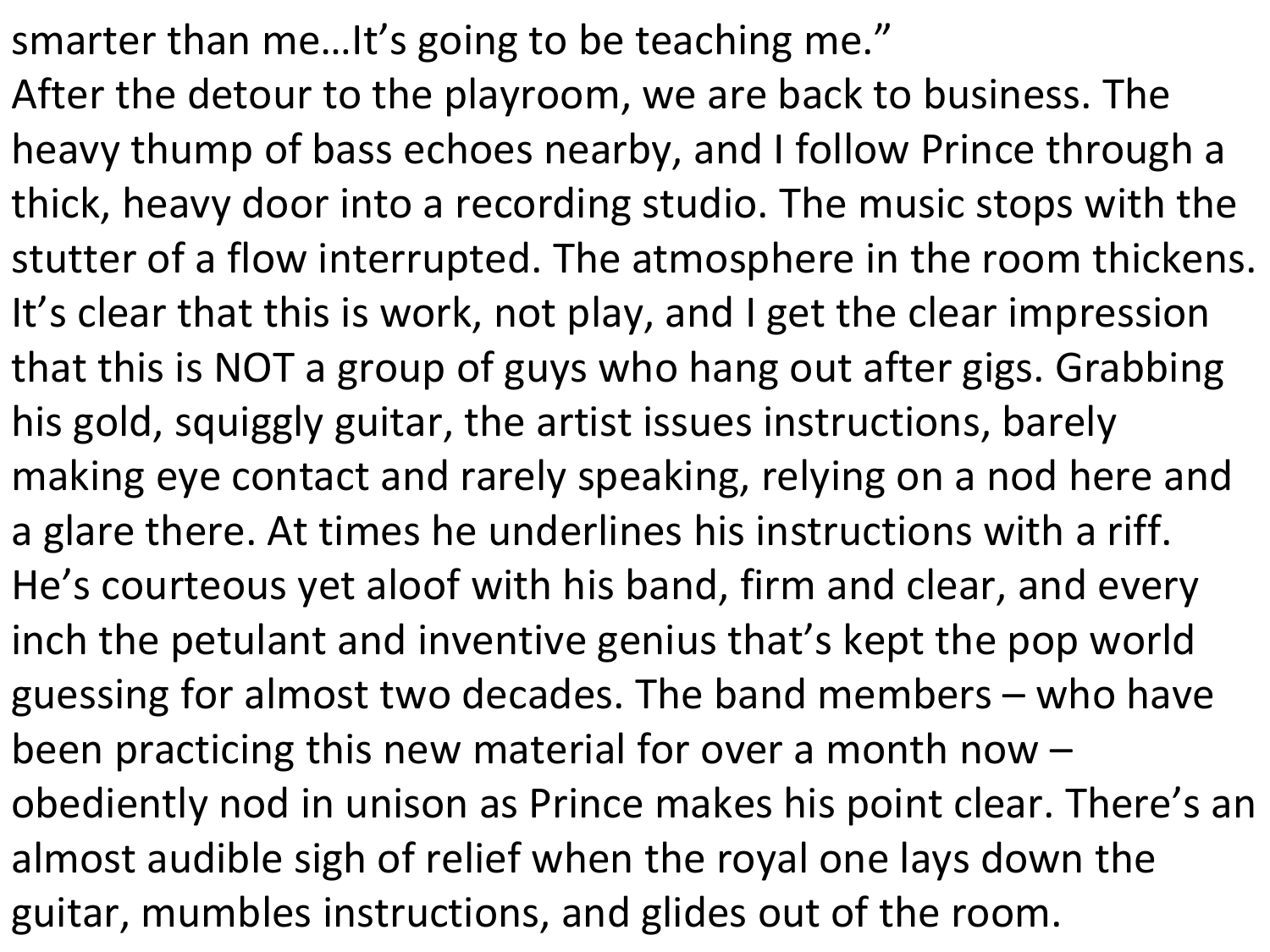I've just witnessed Prince actually making music, about as up close as you can get. The uniqueness of the experience doesn't quite hit me until after the heavy door studio closes behind us, and Prince throws his eyelashes to the sky in a gesture of desperation and disgust. "They still need a lot of work, " he sighs, excusing what he decrees as a distinctly lackluster performance. "That, " he adds, with a quick, ironic smile, "is why I get the big bucks."

I don't remember exactly how the meeting came to an end. I don't remember saying goodbye to Prince. But I do recall being blown away by his single-minded, shrewdly smart determination to control every aspect of his career, whether in the rehearsal room or the boardroom. And that his new venture into self-distribution and self-determination would, more likely than not, help upend the business of selling records. I also realized why he'd chosen to do this interview in the first place, at this crucial juncture when he was experimenting with new ways to reach his audience. The magazine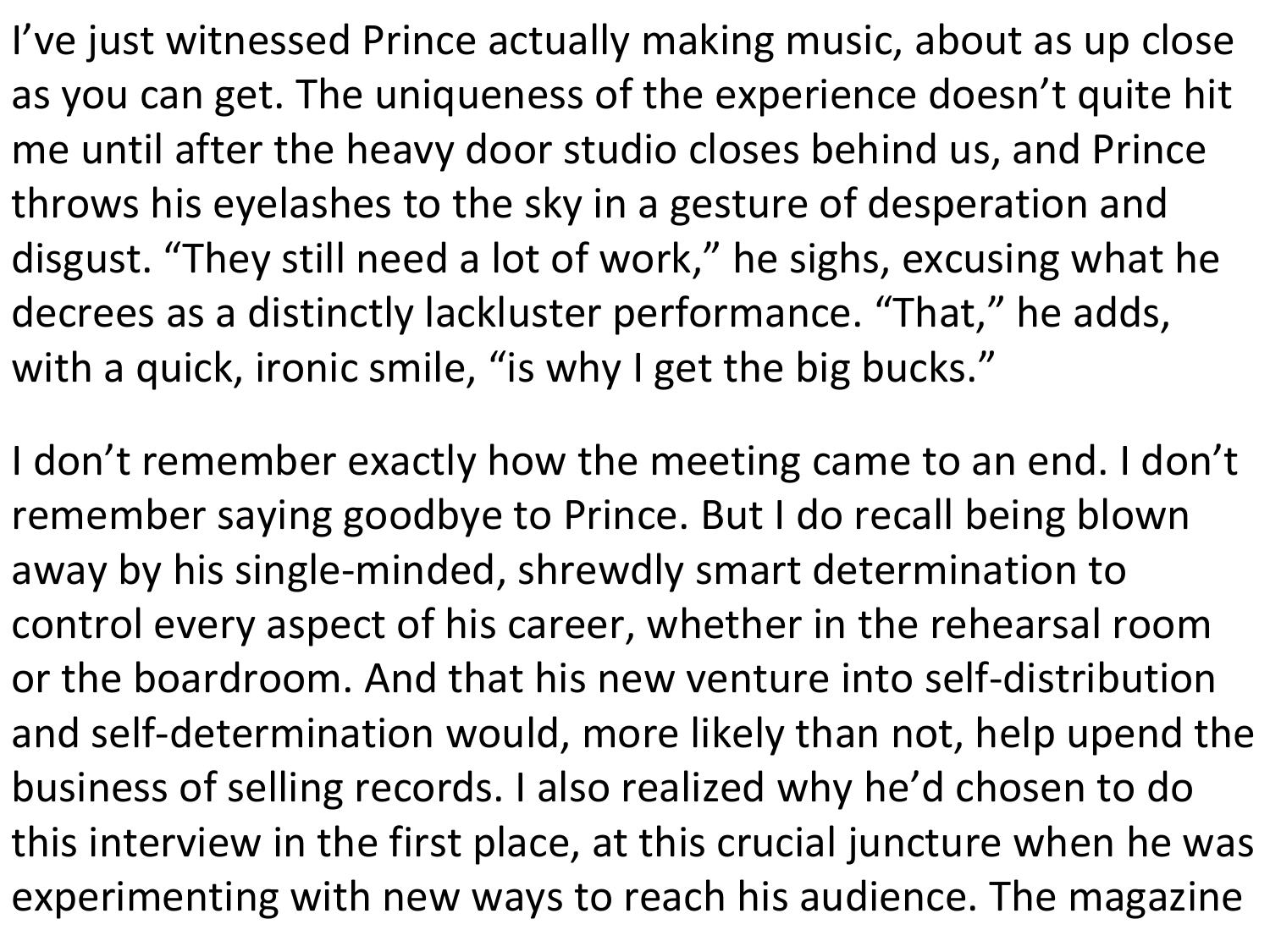that hired me was small and not well known, which was why I'd been so skeptical that the interview was going to happen in the first place. The publication's gimmick was its shape – small and square like a CD – and the fact that every issue hit newsstands with a shiny disc of new music on the front cover. That meant the magazine had something Prince wanted, namely distribution to towns and cities all over the country. It was a shrewd way around the fact that he no longer had Warner Brothers to physically transport his music to record stores, and that, back then, the Internet was so slow and unreliable that selling music online was still a major novelty.

Even so, Prince was an early internet adopter in a world where most people still connected via the high-pitched squeal of dial-up. That same year, 1996, he launched "Thedawn.com" , placing a stake in an emerging technology that he believed was where "the record industry is headed…to communicate directly with people all over the world…an ever-changing venue… audio and video clips, a chat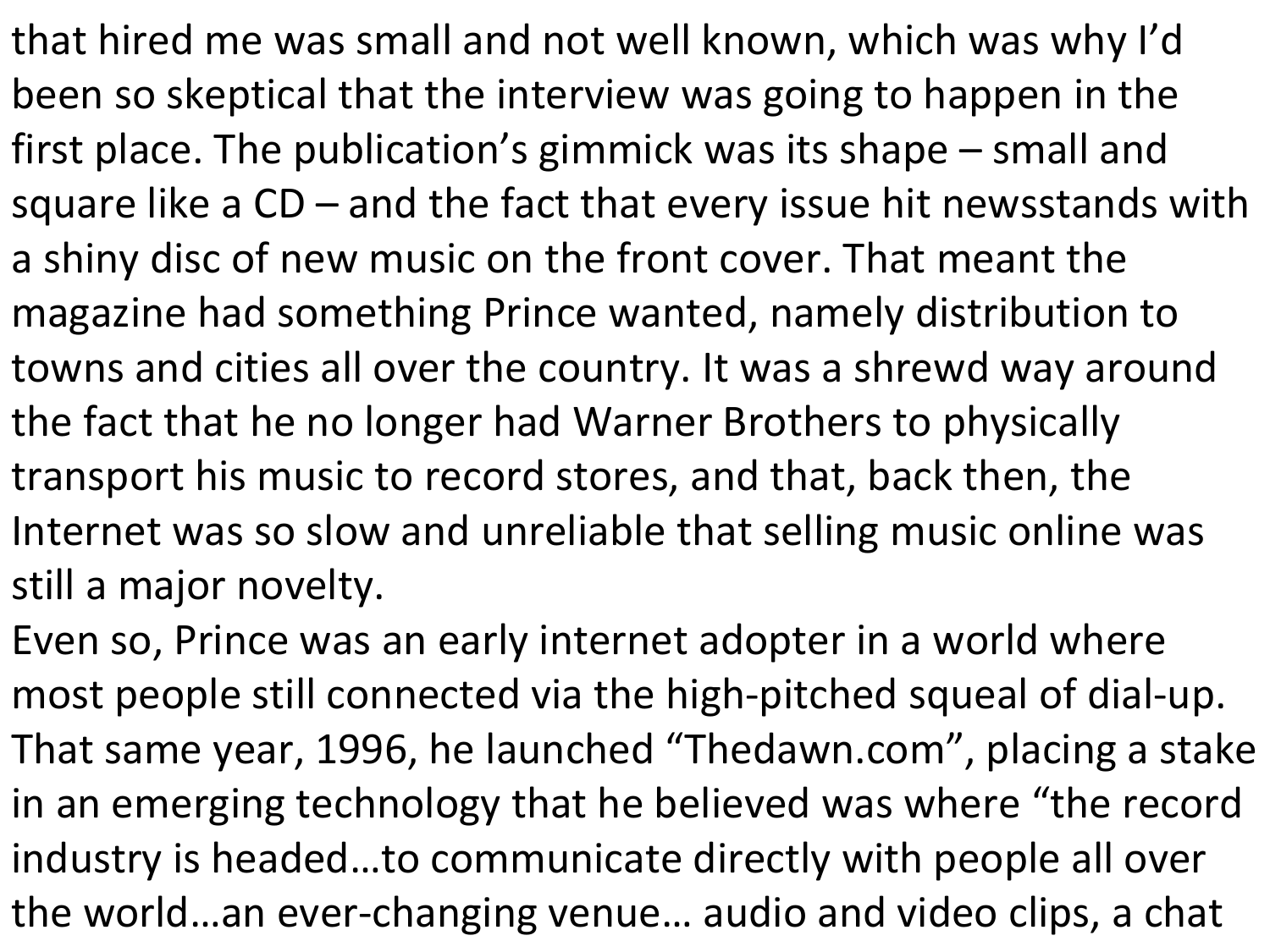room, and exclusive new music and video releases."

A year after my visit to Paisley Park, Prince sold another 3-CD set – the now infamous "Crystal Ball" set – direct to fans over the internet, winning a Webby for its innovative design. He followed that with a series of fleeting websites, one for "1-800 New Funk" and another called "Love 4 One Another". Then in 2001, the same year ITunes started, he launched the NPG Music Club, a subscription service to distribute exclusive new music and VIP access to his concerts, podcasts, and radio shows. That website won Prince yet another Webby while other artists his age were still figuring out how to launch legal battles over download sales. NPG folded in 2006, maxing out at around 400,000 subscribers at its peak, while Apple's service was selling to 30 million users.

That was pretty much the end of Prince's love affair with the Internet, which at first might look like another mercurial twist in his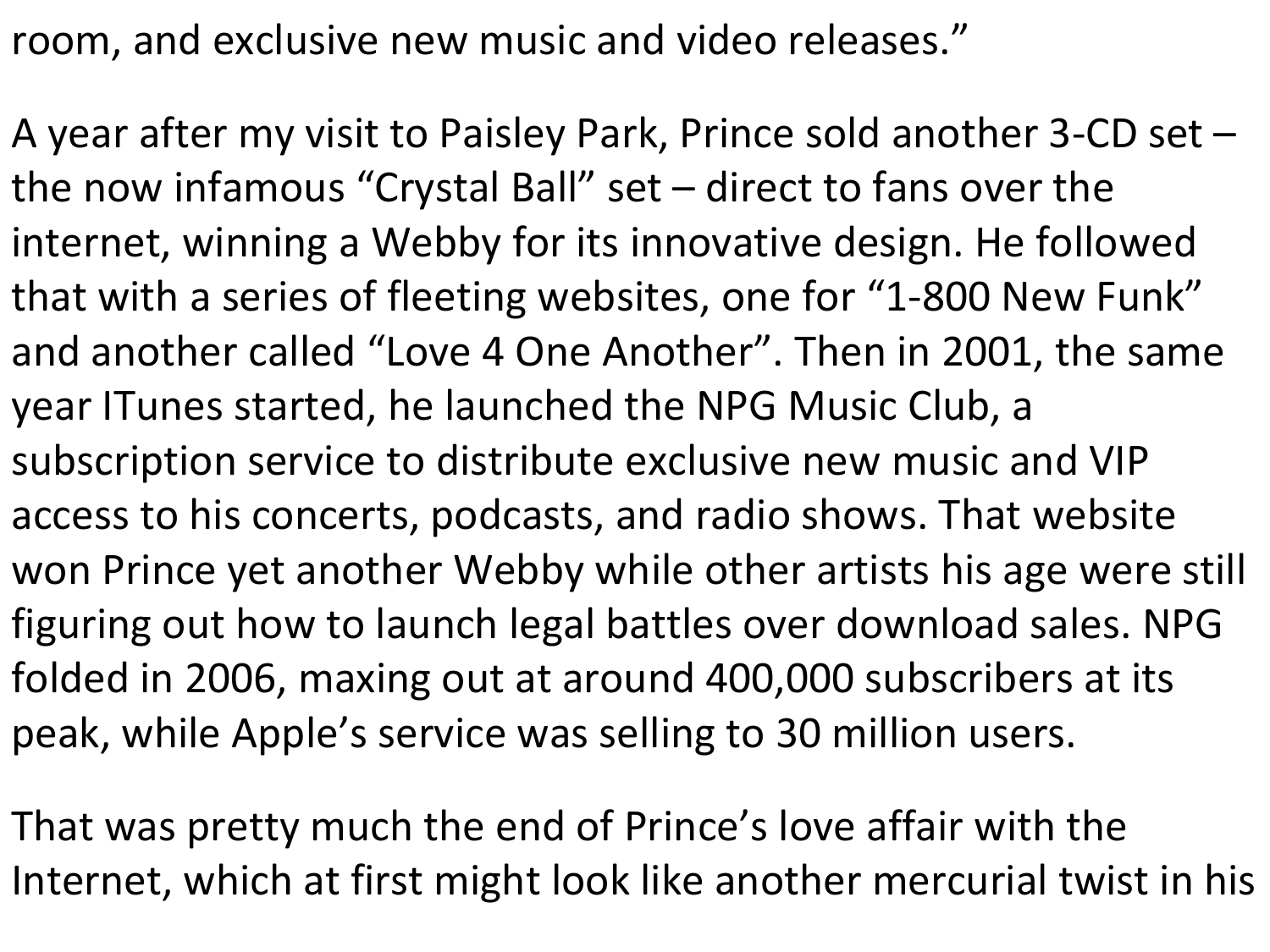- ever-changing plans. In fact, his growing rejection of online music made perfect sense in his quest for control. As ITunes and streaming services quickly took over the virtual music business, the web was no longer a liberating tool for artists.
- By 2010 Prince was quoted as saying, "the Internet's completely over, " aiming his ire at online purveyors of music. "They won't pay me an advance for it and then they get angry when they can't get it. The Internet's like MTV. At one time MTV was hip, and suddenly it became outdated." He once told the Guardian that "the Internet was over for anyone who wants to get paid, and I was right about that. Tell me a musician who's got rich off digital sales. Apple's doing pretty good, though, right?"
- During his lifetime, Prince's discography was only partly and sporadically available online, and a year before he died he withdrew his music from all except Tidal. In an even more surprising move, he eventually reunited with Warner Brothers in 2014 – on vastly better financial terms with much more control for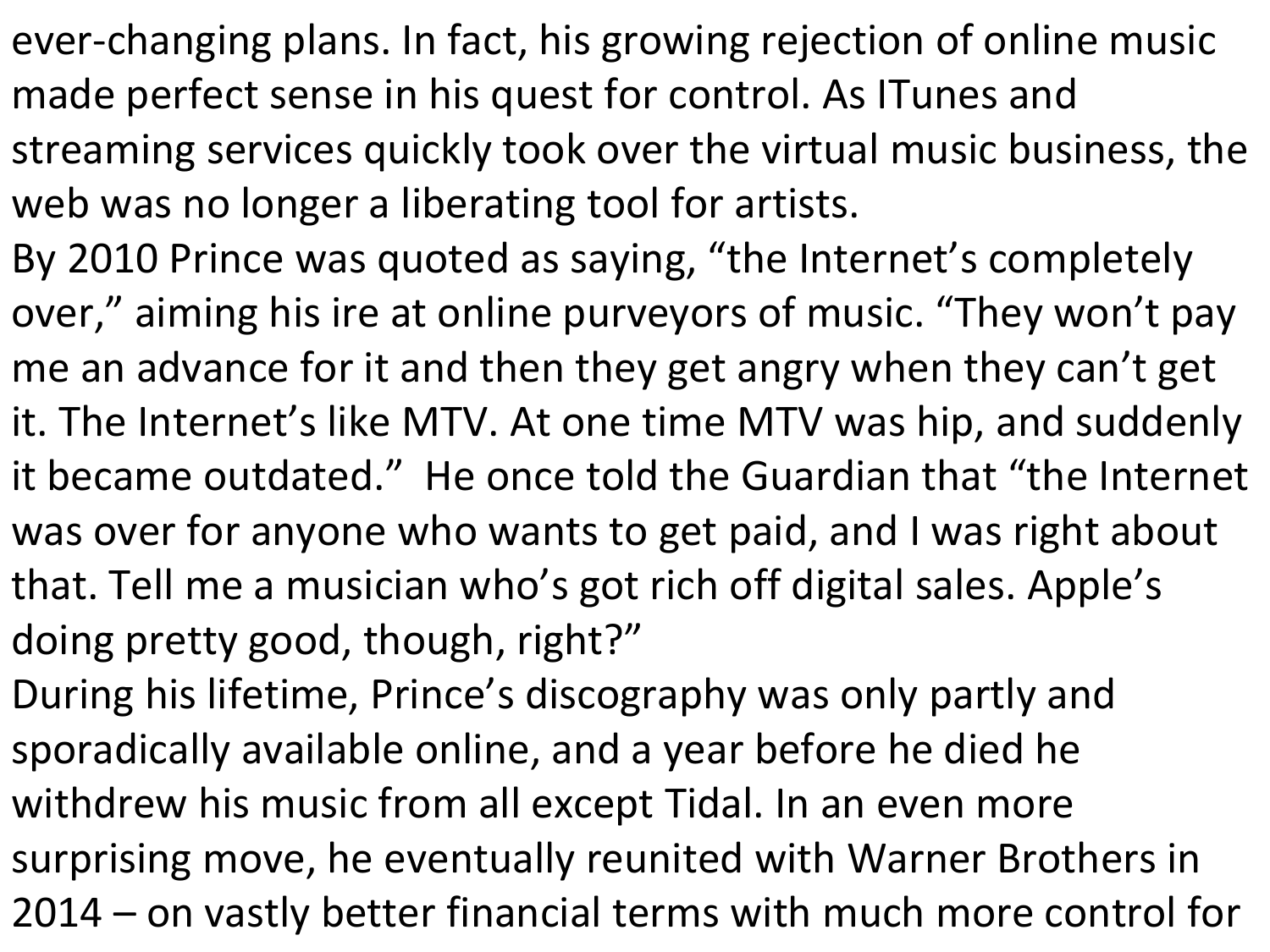the artist. In business and in his creative process, that quest for complete authority over his own destiny seems to have been one of Prince's driving, primal forces.

By the time I landed in LA late that night, at the end of a long and slightly surreal day, I was left with two distinct impressions: one of a businessman with a ruthless and fearless edge hiding behind a shy, soft-spoken demeanor; and another of an expectant parent, endearingly full of all the normal excitement and anxieties of a soon-to-be dad. But just a few weeks after my visit to Paisley Park – in a tragedy that mars my memory of that interview to this day  $$ news reports broke saying that the birth had not gone smoothly. The baby boy was born with a severe medical condition. At the time, details filtered out as unsubstantiated rumors, which eventually led to a report in Prince's local paper, the Minneapolis Star Tribune. The paper tracked down a death certificate, which it was confident referred to Prince's child. After less than a week, the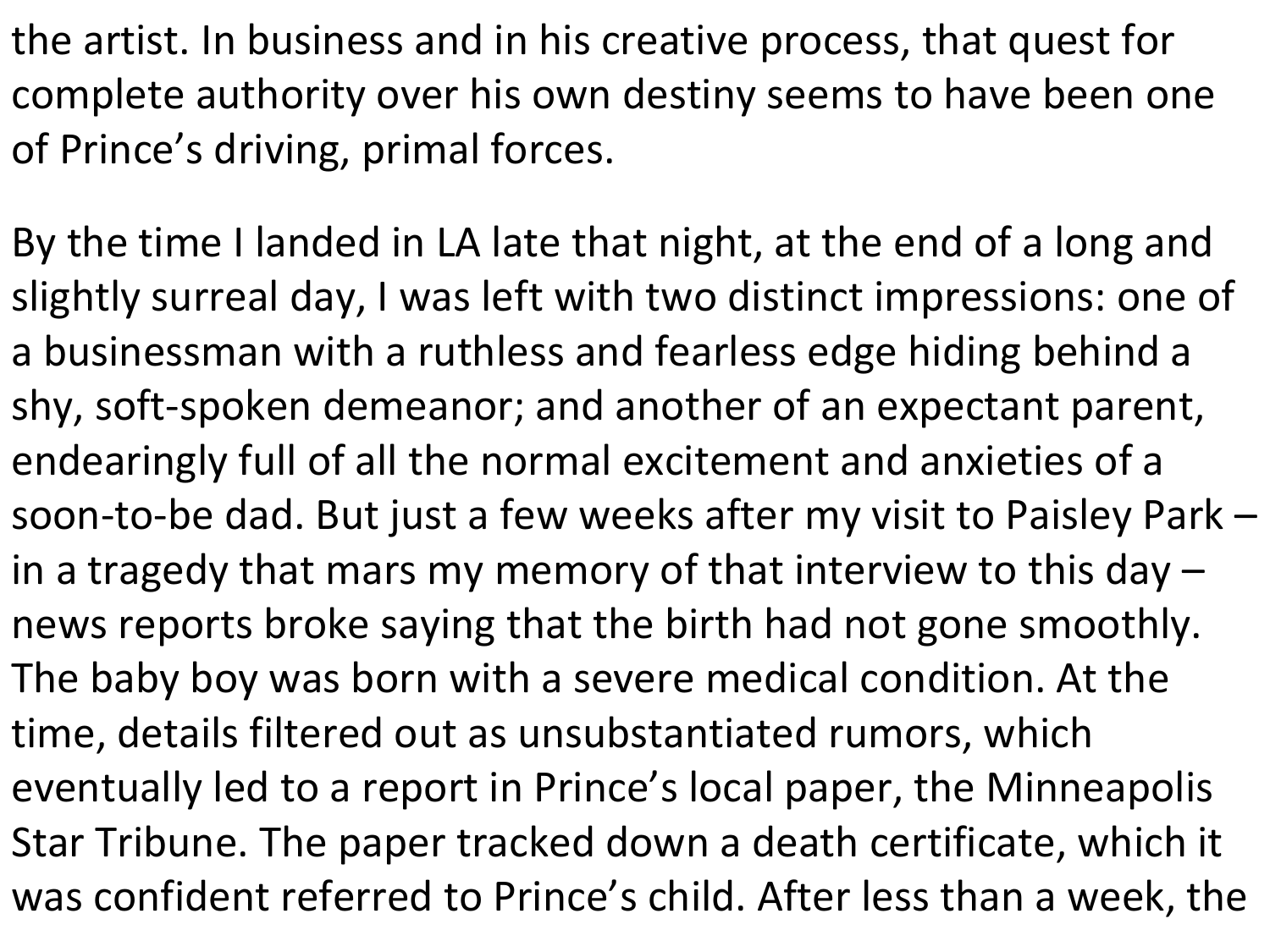baby had died of an impossibly rare genetic condition – the ultimate loss of control. As if to reclaim some power over the loss, Prince refused to acknowledge the death publically, then and for the rest of his life. His marriage to Mayte fell apart a few years later and, although he married again in 2001, he never produced an heir.

When Prince passed away, I turned my house upside down in search of my old clippings. I found a few, but not all, of the articles based on my meeting. The interview was published in various forms in magazines all over the world: in Japan, Germany, France, the UK, Hong Kong, and Australia. But I never did find the original article for that small LA publication that originally hired me – the one shaped like a CD. That magazine went out of business a year or two after the Prince story, made irrelevant by the digital revolution in general, and the emergence of Napster in 1999 in particular.

Now obsessed with the idea of finding my original piece, I dug out a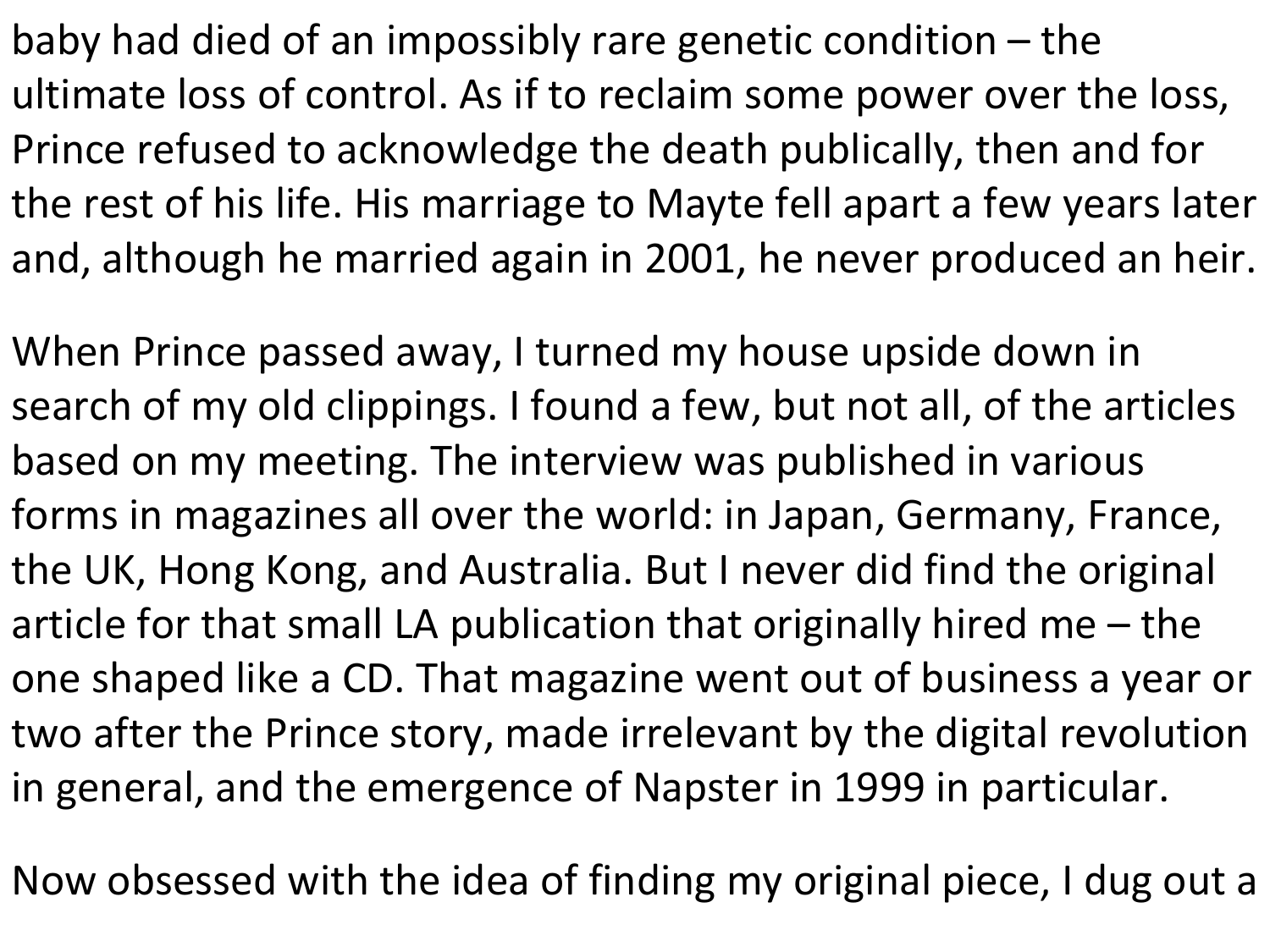disheveled box of floppy discs from the hot, dusty garage, surviving relics from my original phonebook-sized laptop. They had all my old freelance work saved on them, but I had no idea whether they still worked, after all this time and neglect. A quick Amazon search and a click got me a USB floppy disc reader by fed ex, and a day later I slid the fragile plastic disc into the tray, feeling only slightly hopeful. After an interminable sequence of worrying mechanical sounds it finally, and miraculously, mounted. I recovered everything, my original notes, various versions and rewrites, and the new material that makes up this essay. Now that Prince is no longer with us, it seemed only right to share this experience and his words, for posterity if nothing else. Back in 1996, the proceeds from this article helped me shed the 'penniless writer' tag, at least temporarily, and upgrade to a car with paint *and* air-conditioning. But the more I reread Prince's words and the more I listen to the songs – which I do now more than ever – I've come to the conclusion that Prince never made much sense in anything other